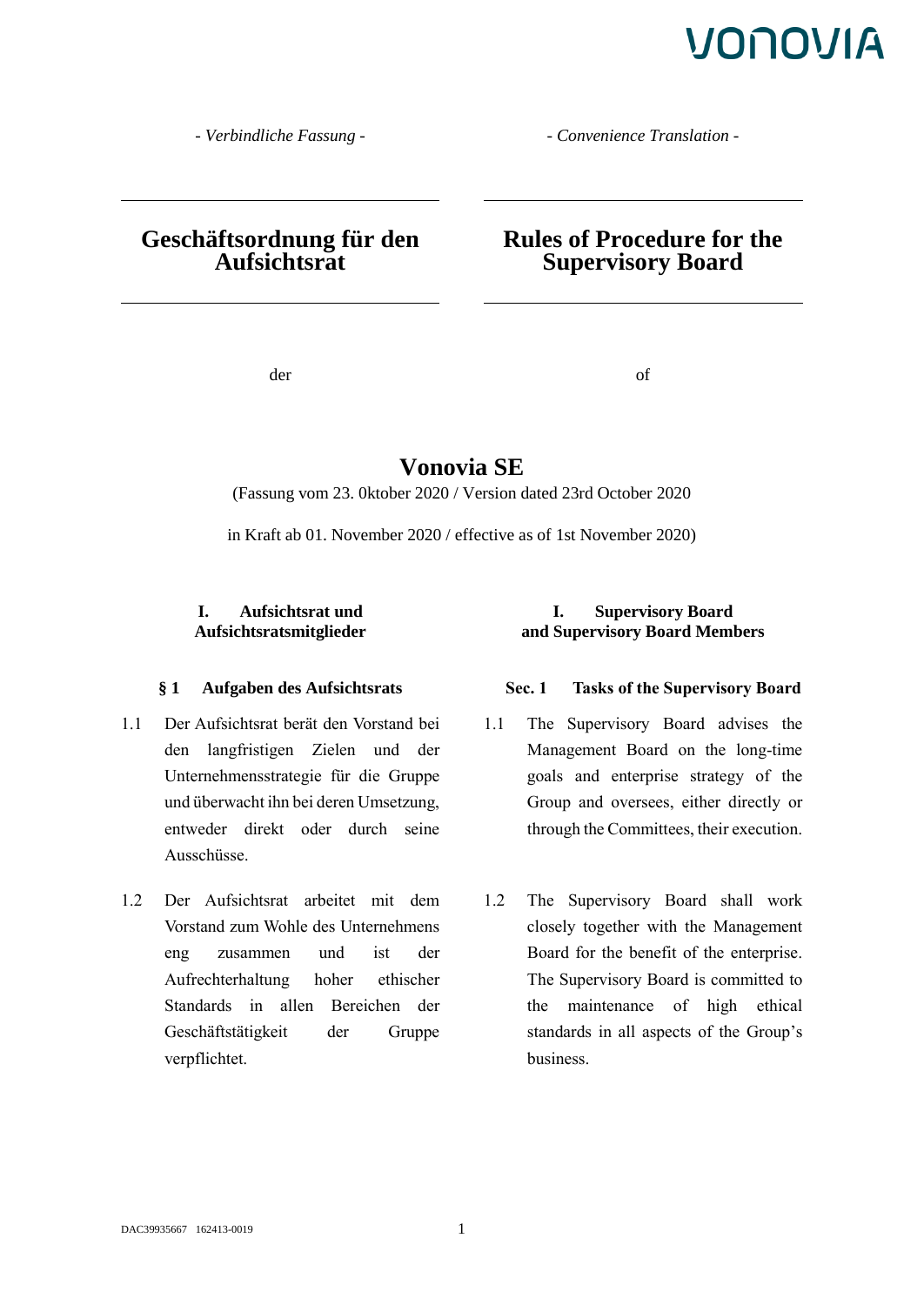1.3 Der Aufsichtsrat und seine Ausschüsse überprüfen regelmäßig die Effizienz ihrer Tätigkeit.

### **§ 2 Mitgliedschaft im Aufsichtsrat Sec. 2 Membership in the**

- 2.1 Die Mitglieder des Aufsichtsrats müssen insgesamt über die zur ordnungsgemäßen Wahrnehmung ihrer Aufgaben erforderlichen Kenntnisse, Fähigkeiten und fachlichen Erfahrungen verfügen. Jedes Aufsichtsratsmitglied achtet darauf, dass ihm für die Wahrnehmung seines Mandats ausreichend Zeit zur Verfügung steht. Zur Wahl in den Aufsichtsrat sollen in der Regel nur Personen vorgeschlagen werden, die im Zeitpunkt der Wahl das fünfundsiebzigste Lebensjahr noch nicht vollendet haben.
- 2.2 Mindestens ein unabhängiges Mitglied des Aufsichtsrats muss über Sachverstand auf den Gebieten Rechnungslegung oder Abschlussprüfung verfügen (§ 100 Abs. 5 AktG).
- 2.3 Ein Aufsichtsratsmitglied, das keinem Vorstand einer börsennotierten Gesellschaft angehört, soll insgesamt nicht mehr als fünf Aufsichtsratsmandate bei konzernexternen börsennotierten Gesellschaften oder vergleichbare Funktionen wahrnehmen, wobei ein Aufsichtsratsvorsitz doppelt zählt. Wer dem Vorstand einer börsennotierten Gesellschaft angehört, soll insgesamt

1.3 The Supervisory Board and its committees shall regularly examine the efficiency of their activity.

### **Supervisory Board**

- 2.1 The Supervisory Board members taken together must have the required knowledge, abilities and expert experience to properly complete theirs tasks. Every Supervisory Board member shall take care that he/she has sufficient time to perform his/her mandate. Persons having reached the age of seventy-five at the time of the election should generally not be proposed as candidates.
- 2.2 At least one independent Supervisory Board member must have expert knowledge in the fields of accounting or auditing (Sec. 100 para. 5 of the German Stock Corporation Act).
- 2.3 A Supervisory Board member who is not a member of any Management Board of a listed company shall not accept more than five Supervisory Board mandates at non-group listed companies or comparable functions, with an appointment as Chair of the Supervisory Board being counted twice. Members of the Management Board of a listed company shall not have, in aggregate, more than two Supervisory Board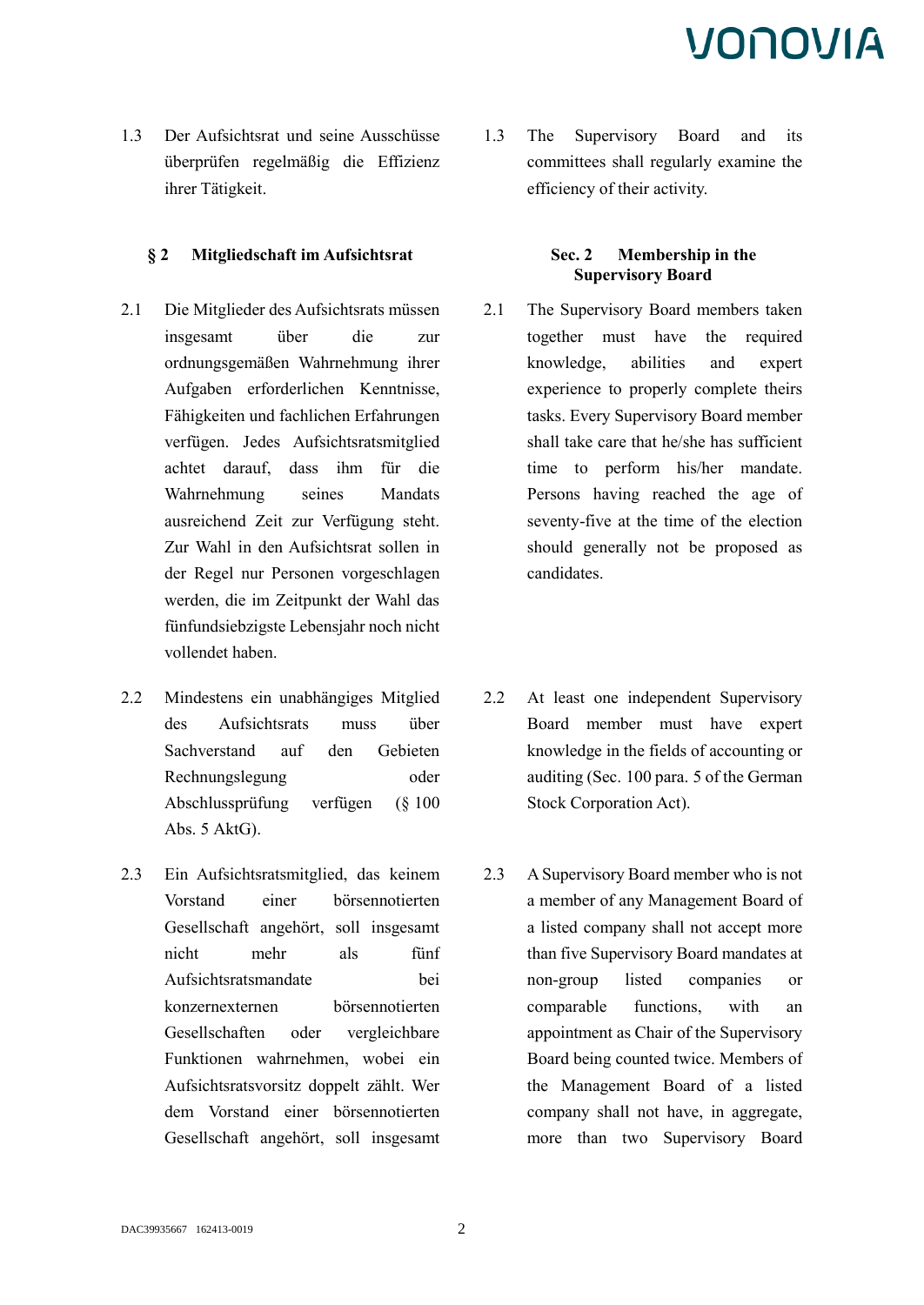nicht mehr als zwei Aufsichtsratsmandate in konzernexternen börsennotierten Gesellschaften oder vergleichbare Funktionen und keinen Aufsichtsratsvorsitz in einer konzernexternen börsennotierten Gesellschaft wahrnehmen. Aufsichtsratsmitglieder sollen keine Organfunktionen oder Beratungsaufgaben bei wesentlichen Wettbewerbern des Unternehmens ausüben und nicht in einer persönlichen Beziehung zu einem wesentlichen Wettbewerber stehen.

- 2.4 Vorstandsmitglieder der Gesellschaft dürfen vor Ablauf von zwei Jahren nach dem Ende ihrer Bestellung nicht Mitglied des Aufsichtsrats der Gesellschaft werden, es sei denn ihre Wahl erfolgt auf Vorschlag von Aktionären, die mehr als 25 % der Stimmrechte der Gesellschaft halten. Im letzteren Fall soll der Wechsel in den Aufsichtsratsvorsitz eine der Hauptversammlung zu begründende Ausnahme sein. Dem Aufsichtsrat sollen nicht mehr als zwei ehemalige Mitglieder des Vorstands der Gesellschaft angehören.
- 2.5 Dem Aufsichtsrat soll eine nach seiner Einschätzung angemessene Anzahl unabhängiger Mitglieder angehören. Ein Aufsichtsratsmitglied ist unabhängig von der Gesellschaft und deren Vorstand, wenn es in keiner persönlichen oder geschäftlichen Beziehung zu der Gesellschaft oder deren Vorstand steht,

mandates in non-group listed companies or comparable functions, and shall not accept the Chairmanship of a Supervisory Board in a non-group listed company. Supervisory Board members shall not exercise directorships or similar positions or advisory tasks for material competitors of the Company and shall not hold any personal relationships with a significant competitor.

- 2.4 Management Board members of the Company shall not become Supervisory Board members of the Company within two years after the end of their appointment unless they are appointed upon a motion presented by shareholders holding more than 25% of the voting rights in the Company. In the latter case, the appointment as chairperson of the Supervisory Board shall be an exception to be justified to the General Meeting. No more than two former members of the Company's Management Board shall be Supervisory Board members.
- 2.5 The Supervisory Board shall include what it considers to be an appropriate number of independent members. Supervisory Board members are to be considered independent from the company and its Management Board if they have no personal or business relationship with the company or its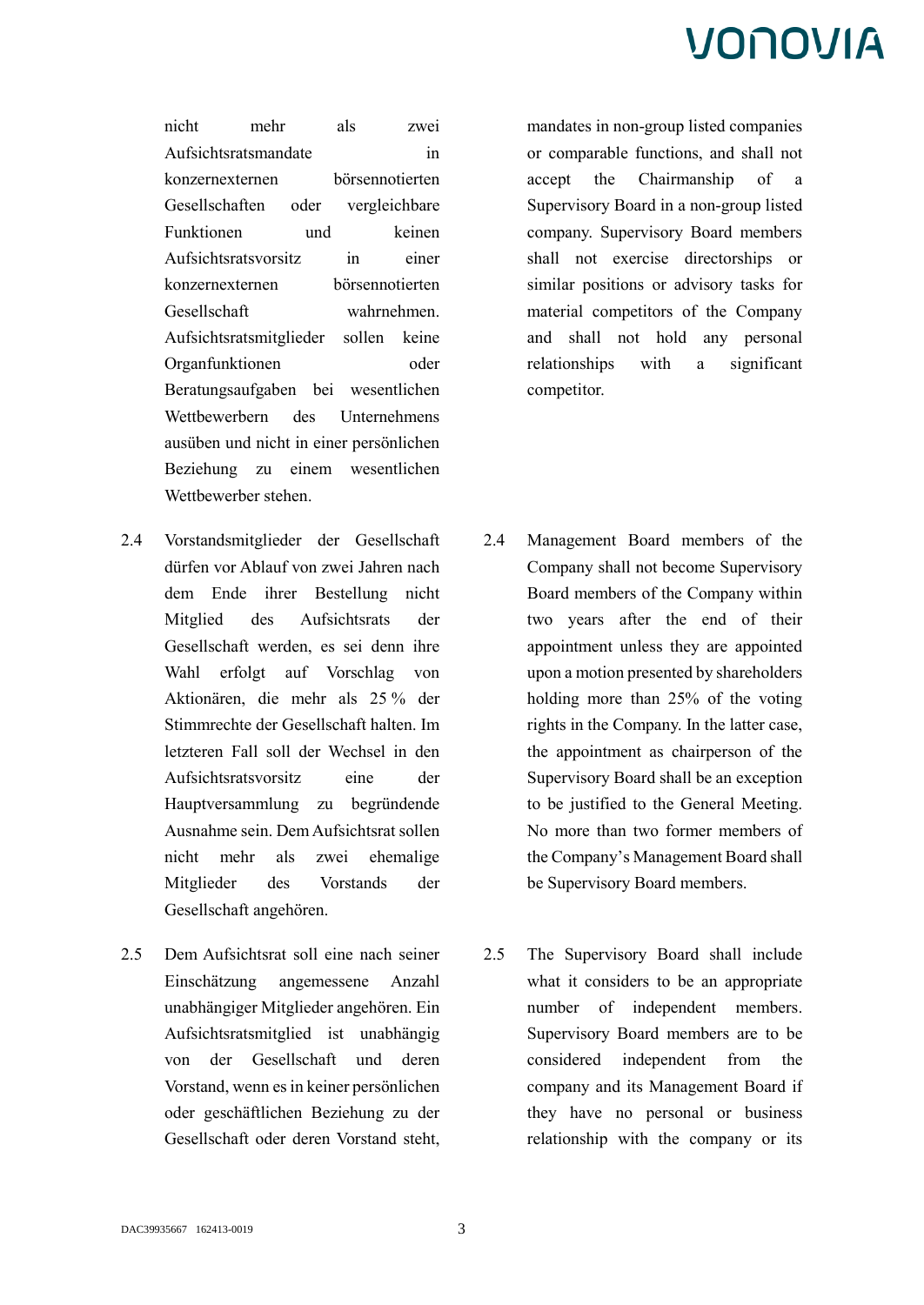die einen wesentlichen und nicht nur vorübergehenden Interessenkonflikt begründen kann.

2.6 Der Aufsichtsrat soll die Empfehlungen des Deutschen Corporate Governance Kodex bei seinen Vorschlägen an die Hauptversammlung zur Wahl von Aufsichtsratsmitgliedern berücksichtigen. Es soll insbesondere auf Vielfalt (Diversity) geachtet werden. Kandidatenvorschläge für den Aufsichtsratsvorsitz sollen den Aktionären bekannt gegeben werden. Der Aufsichtsratsvorsitzende soll von der Gesellschaft und vom Vorstand unabhängig sein.

### **§ 3 Rechte und Pflichten der Aufsichtsratsmitglieder**

- 3.1 Alle Mitglieder des Aufsichtsrats haben die gleichen Rechte und Pflichten, sofern das Gesetz, die Satzung der Gesellschaft oder diese Geschäftsordnung nichts anderes bestimmen. Sie sind an Aufträge und Weisungen nicht gebunden.
- 3.2 Die Mitglieder des Aufsichtsrats befolgen die Empfehlungen des jeweils geltenden Deutschen Corporate Governance Kodex, soweit in der nach § 161 AktG abzugebenden Entsprechenserklärung der Gesellschaft keine Abweichungen erklärt werden.
- 3.3 Die Mitglieder des Aufsichtsrats haben auch nach dem Ausscheiden aus dem Amt – über vertrauliche Angaben und

Management Board that may cause a substantial – and not merely temporary – conflict of interest.

2.6 The Supervisory Board shall take into account the recommendations of the German Corporate Governance Code when proposals for the election of Supervisory Board members are made to the General Meeting. In particular, attention shall be paid to diversity. Proposed candidates for the Supervisory Board chairpersonship shall be announced to the shareholders. The chairperson of the Supervisory Board shall be independent from the company and the Management Board.

### **Sec. 3 Rights and Duties of the Supervisory Board Members**

- 3.1 All Supervisory Board members shall have equal rights and duties unless otherwise determined by law, the articles of association of the Company or these Rules of Procedure. They shall not be bound by orders or instructions.
- 3.2 To the extent that no deviations are declared in the declaration of conformity to be issued by the Company pursuant to Sec. 161 of the German Stock Corporation Act, the Supervisory Board members follow the recommendations of the German Corporate Governance Code (as amended from time to time).
- 3.3 Even after their resignation from office, the Supervisory Board members shall keep in strict confidence any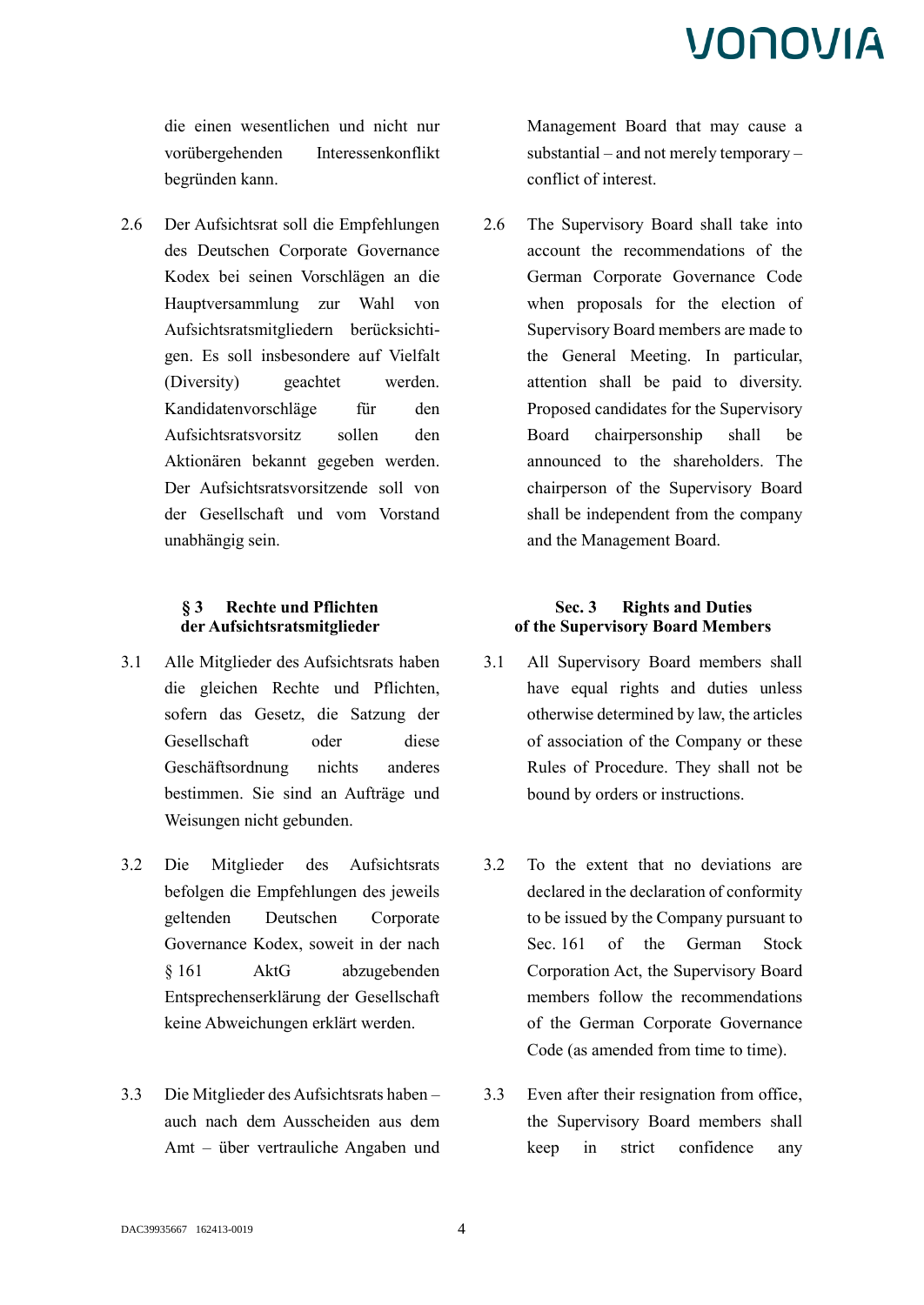Geheimnisse der Gesellschaft, namentlich Betriebs- und Geschäftsgeheimnisse, die ihnen durch ihre Tätigkeit im Aufsichtsrat bekannt werden, Stillschweigen zu bewahren. Dies gilt insbesondere für vertrauliche Berichte und vertrauliche Beratungen. Jedes Mitglied des Aufsichtsrats stellt sicher, dass von ihm eingesetzte Mitarbeiter oder Berater die Verschwiegenheitspflicht in gleicher Weise einhalten. Beabsichtigt ein Mitglied des Aufsichtsrats, Informationen, die es in seiner Eigenschaft als Aufsichtsratsmitglied erfahren hat und deren Weitergabe nicht offensichtlich zulässig ist, an Dritte weiterzugeben, so gilt das Folgende:

- a) Das betreffende Mitglied muss zunächst unverzüglich den Aufsichtsrat und den Vorstand informieren und die Personen benennen, denen Informationen mitgeteilt werden sollen.
- b) Vor der Weitergabe der Informationen soll dem Aufsichtsrat und dem Vorstand Gelegenheit gegeben werden, ihre Meinung darüber zu äußern, ob die Weitergabe der Informationen mit § 3.3 S. 1, 2 und 3 zu vereinbaren ist.
- c) Der Aufsichtsratsvorsitzende und der Vorstand werden diese Meinung mitteilen.
- d) Die gesetzlichen Regelungen zur Verschwiegenheitsverpflichtung

confidential information and secrets of the Company, especially company secrets and trade secrets, of which they gained knowledge through their activity on the Supervisory Board. This shall, in particular, apply to confidential reports and confidential consultations. Each Supervisory Board member shall ensure that any staff member or advisor employed by him/her observes the confidentiality obligations in the same way. In case a Supervisory Board member intends to pass on to third parties information that he/she has become aware of due to his/her position as a Supervisory Board member and the passing on of which is not evidently permitted, the following applies:

- a) The respective member shall notify the Supervisory Board and the Management Board immediately, naming the persons the member wishes to inform.
- b) The Supervisory Board and the Management Board must be given the opportunity to give their opinion prior to the disclosure of the information as to whether the disclosure of information complies with Sec. 3.3 sent. 1, 2 and 3.
- c) The Chairpersons and Management Board shall deliver such opinion.
- d) The legal provisions concerning the duty of confidentiality of the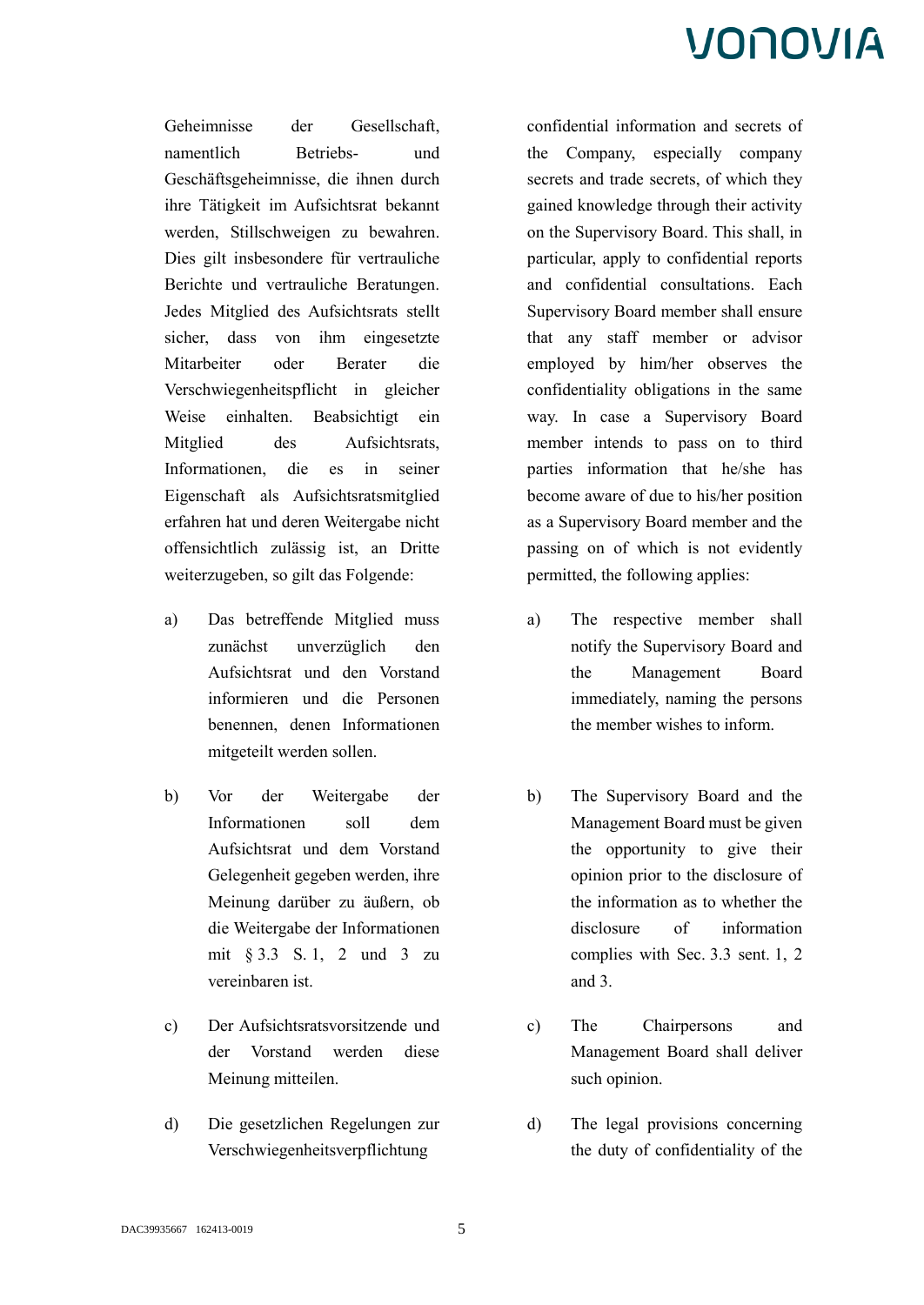der Mitglieder des Aufsichtsrats bleiben unberührt.

- 3.4 Bei Beendigung des Amts hat ein Aufsichtsratsmitglied die in seinem Besitz befindlichen Schriftstücke, Sitzungsprotokolle etc. dem Vorsitzenden des Aufsichtsrats auf Aufforderung zurückzugeben.
- 3.5 Jedes Mitglied des Aufsichtsrats ist dem Unternehmensinteresse verpflichtet. Es darf bei seinen Entscheidungen weder persönliche Interessen verfolgen noch Geschäftschancen, die dem Unternehmen zustehen, für sich nutzen. Jedes Aufsichtsratsmitglied hat Interessenkonflikte, insbesondere solche, die auf Grund einer Beratung von oder Organfunktion bei Kunden, Lieferanten, Kreditgebern oder sonstigen Dritten entstehen können, dem Aufsichtsratsvorsitzenden gegenüber unverzüglich offen zu legen.
- 3.6 Bei wesentlichen und nicht nur vorübergehenden Interessenkonflikten hat das betreffende Aufsichtsratsmitglied sein Amt niederzulegen. Der Aufsichtsrat informiert in seinem Bericht an die Hauptversammlung über aufgetretene Interessenkonflikte und deren Behandlung.
- 3.7 Geschäfte von Mitgliedern des Aufsichtsrats in Aktien oder Schuldtiteln der Gesellschaft oder in sich darauf beziehenden Finanzinstrumenten, insbesondere Derivaten, sind unverzüglich der Gesellschaft und der

Supervisory Board members remain unaffected.

- 3.4 Upon termination of his or her office as Supervisory Board members, all confidential documents, meeting minutes, etc., must, upon request, be returned to the Chairperson.
- 3.5 All Supervisory Board members are bound by the Company's best interests. No Supervisory Board member may pursue personal interests in his/her decisions or use business opportunities intended for the enterprise for himself/herself. Each Supervisory Board member shall inform the chairperson of the Supervisory Board without undue delay of any conflicts of interest, in particular those which may result from an advisory or directorship function with clients, suppliers, lenders or other third parties.
- 3.6 In case of material conflicts of interest, which are not of transient nature, the respective Supervisory Board member shall resign from office. In its report to the General Meeting, the Supervisory Board shall inform the General Meeting of any conflicts of interest which have occurred together with their treatment.
- 3.7 Transactions by Supervisory Board members involving shares or notes in the Company or involving related financial instruments, in particular derivatives, shall be notified to the Company and the German Federal Financial Supervisory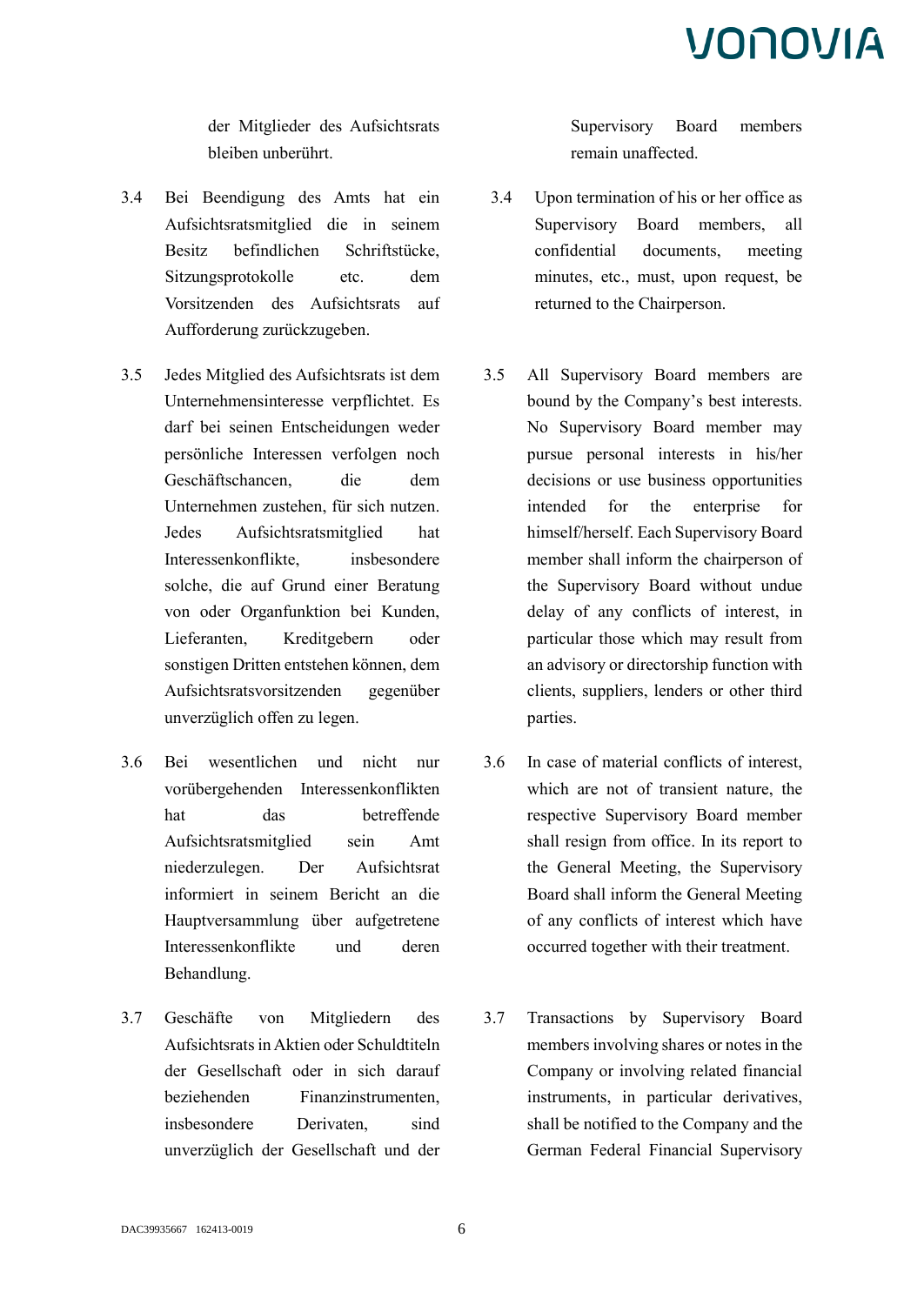Bundesanstalt für Finanzdienstleistungsaufsicht gemäß den jeweiligen gesetzlichen Bestimmungen zu melden.

> **§ 4 Vorsitzender und Stellvertreter**

- 4.1 Der Aufsichtsrat wählt aus seiner Mitte den Vorsitzenden und dessen Stellvertreter. Die Wahl findet im Anschluss an die Hauptversammlung, in der die Aufsichtsratsmitglieder gewählt worden sind, in einer ohne besondere Einberufung abgehaltenen Sitzung statt. Die Amtszeit des Vorsitzenden und seines Stellvertreters entspricht, soweit bei der Wahl nicht eine kürzere Amtszeit bestimmt wird, der Amtszeit als Mitglieder des Aufsichtsrats. Scheidet der Vorsitzende oder sein Stellvertreter vor Ablauf der Amtszeit aus seinem Amt aus, so hat der Aufsichtsrat unverzüglich eine Neuwahl für die restliche Amtszeit des Ausgeschiedenen vorzunehmen.
- 4.2 Die Wahl des Vorsitzenden des Aufsichtsrats leitet das an Lebensjahren älteste anwesende Mitglied des Aufsichtsrats.
- 4.3 Der Stellvertreter hat nur dann die Rechte und Pflichten des Vorsitzenden, wenn dieser verhindert ist und das Gesetz, die Satzung der Gesellschaft oder diese Geschäftsordnung nichts anderes bestimmen.

Authority (*Bundesanstalt für Finanzdienstleistungsaufsicht*) without undue delay in accordance with the applicable legal regulations.

### **Sec. 4 Chairperson and Deputy Chairperson**

- 4.1 The Supervisory Board shall elect one member each of the Supervisory Board to act as chairperson and deputy chairperson. The election shall take place at the meeting which is held without the requirement of prior invitation immediately subsequent to the General Meeting at which the Supervisory Board members have been appointed. The chairperson and deputy chairperson shall remain in such role for the term for which they are Supervisory Board members unless a shorter term is determined at the time of their appointment to the role. If the chairperson or deputy chairperson leave their post prior to the expiry of their term, a replacement shall be elected without undue delay by the Supervisory Board.
- 4.2 The election of the chairperson of the Supervisory Board shall be overseen by the oldest Supervisory Board member present.
- 4.3 The deputy chairperson shall only be conferred the rights and duties of the chairperson if the chairperson is unable to exercise them and statutory law, the articles of association of the Company or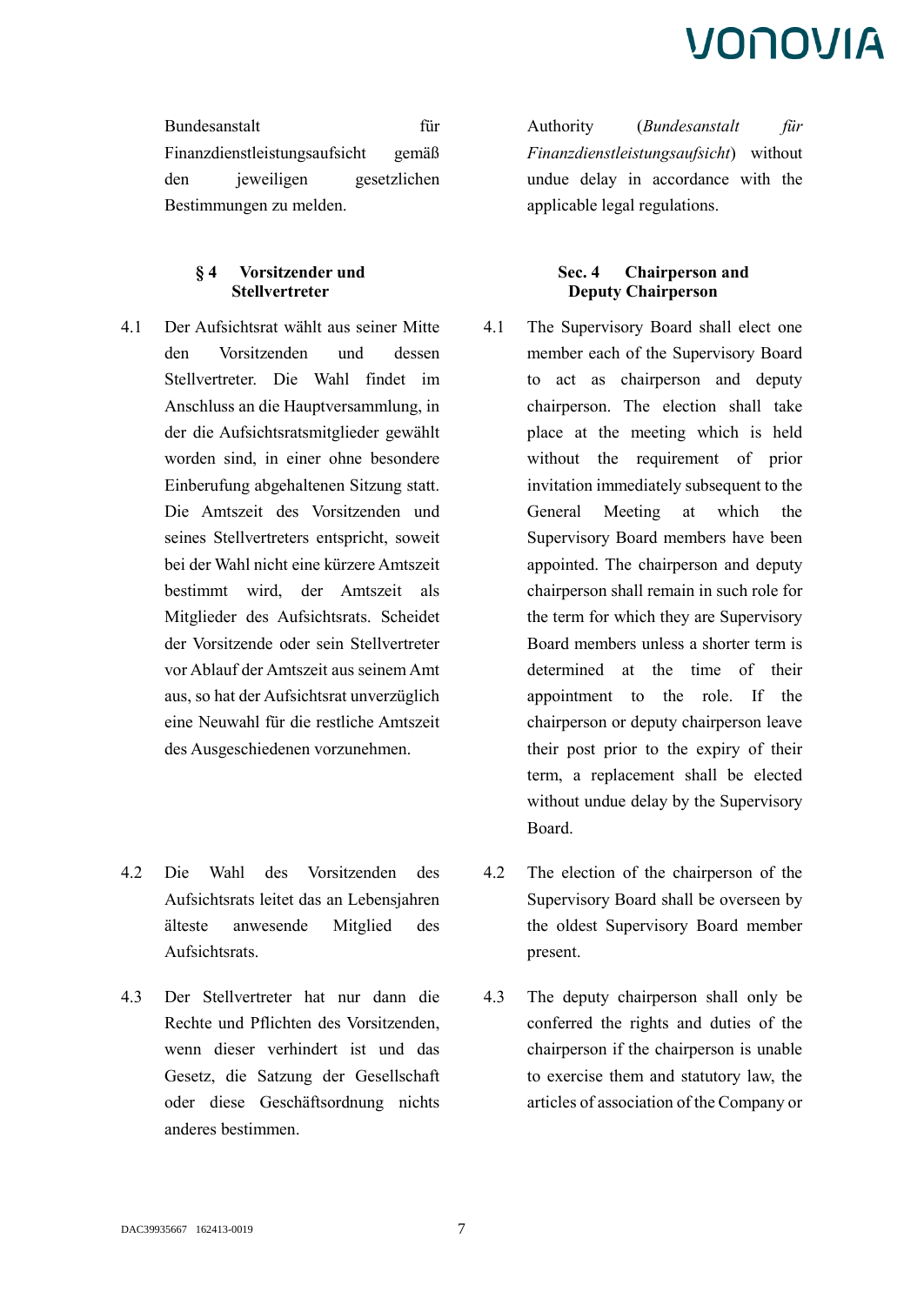- 4.4 Willenserklärungen des Aufsichtsrats und seiner Ausschüsse werden namens des Aufsichtsrats durch den Vorsitzenden, im Falle seiner Verhinderung durch seinen Stellvertreter abgegeben. Der Vorsitzende, im Verhinderungsfall sein Stellvertreter, ist ermächtigt, Erklärungen für den Aufsichtsrat entgegenzunehmen. § 78 Abs. 2 Satz 2 AktG bleibt unberührt.
- 4.5 Der Vorsitzende koordiniert die Arbeit des Aufsichtsrats und die Zusammenarbeit des Aufsichtsrats mit dem Vorstand. Der Vorsitzende hält mit dem Vorstand, insbesondere mit dem Vorstandsvorsitzenden, gemäß § 12.3 regelmäßig Kontakt.

### **II. Sitzungen und Beschlussfassung des Aufsichtsrats**

5.1 Der Aufsichtsratsvorsitzende, im Verhinderungsfall sein Stellvertreter, beruft die Sitzungen des Aufsichtsrats unter Angabe der einzelnen Tagesordnungspunkte ein. Beschlussanträge zu Gegenständen der Tagesordnung sollen so rechtzeitig vor der Sitzung mitgeteilt werden, dass auch eine schriftliche Stimmabgabe in der Sitzung nicht anwesender Mitglieder des Aufsichtsrats möglich ist. Die these rules of procedure do not provide otherwise.

- 4.4 Declarations of legal significance by the Supervisory Board and its committees shall be made by the chairperson and, in case of hindrance, by the deputy chairperson. The chairperson and, in case of hindrance, the deputy chairperson are authorized to receive declarations on behalf of the Supervisory Board. Sec. 78 para. 2 sentence 2 of the German Stock Corporation Act shall remain unaffected.
- 4.5 The chairperson coordinates the activities of the Supervisory Board and the cooperation of the Supervisory Board with the Management Board. The chairperson shall regularly maintain contact with the Management Board, especially with the chairperson of the Management Board in accordance with Sec. 12.3.

### **II. Meetings and Adoption of Resolutions of the Supervisory Board**

### **§ 5 Sitzungen und Beschlüsse Sec. 5 Meetings and Resolutions**

5.1 The chairperson, or if he/she is not available the deputy chairperson, shall call the meetings of the Supervisory Board by submitting the agenda. Draft resolutions on the individual agenda items shall be submitted prior to the meeting early enough to allow for written votes to be cast by Supervisory Board members not present in the meeting. The invitation may be in written form, submitted by e-mail or by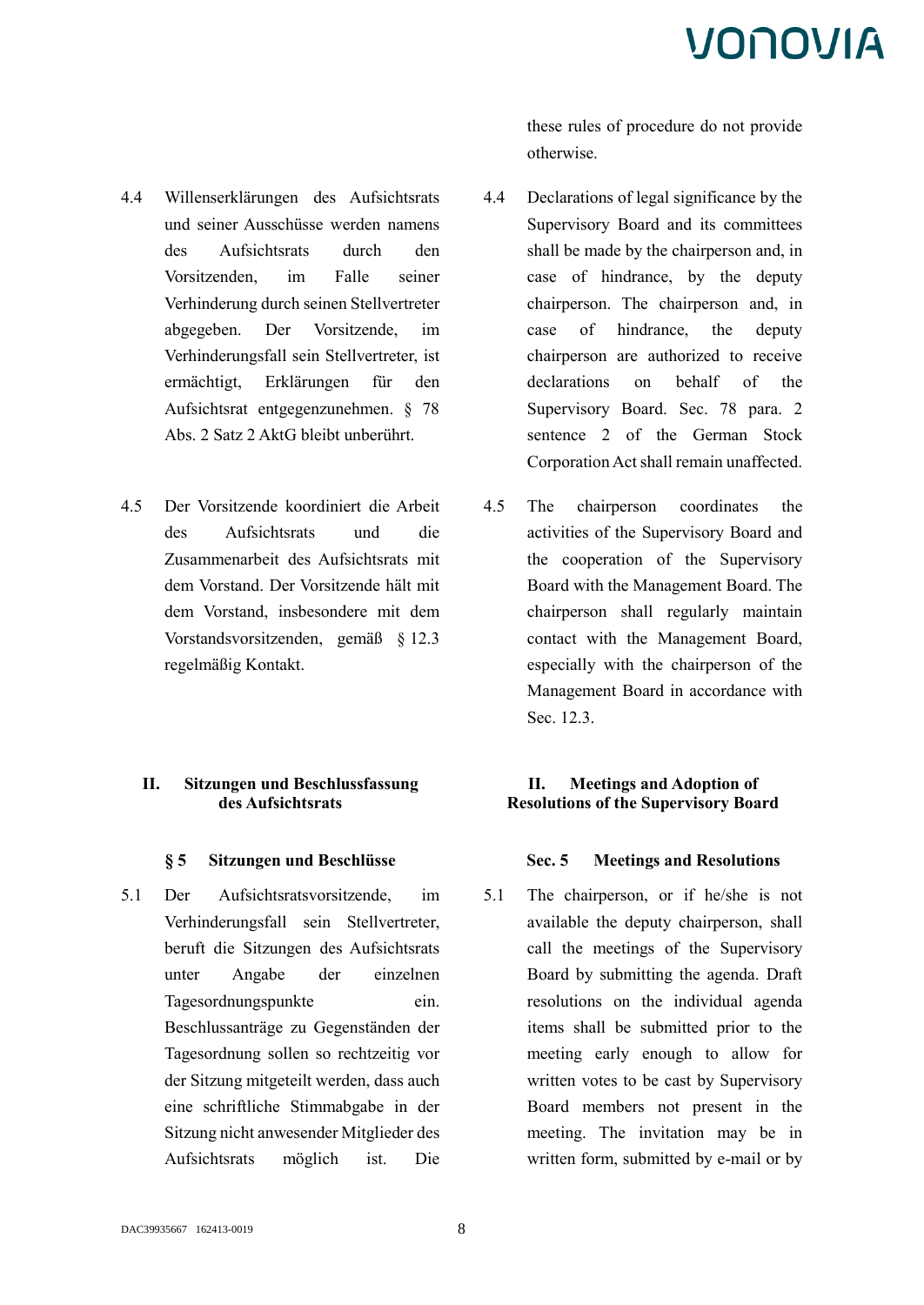Einberufung kann schriftlich, per E-Mail oder per Telefax erfolgen. Die Einberufung von Sitzungen soll mit einer Frist von zwei Wochen erfolgen. Bei der Berechnung der Frist werden der Tag der Absendung der Einladung und der Tag der Sitzung nicht mitgerechnet. Sofern die Beschlussfassung des Aufsichtsrats wegen Gefährdung wichtiger Belange der Gesellschaft keinen Aufschub duldet, kann der Vorsitzende des Aufsichtsrats die Frist auf nicht weniger als zwei Bankarbeitstage am Sitz der Gesellschaft verkürzen. Der Vorstand ist auf Verlangen des Aufsichtsrats verpflichtet, an Sitzungen teilzunehmen. Der Aufsichtsrat tagt regelmäßig auch ohne den Vorstand.

- 5.2 Ist ein Gegenstand der Tagesordnung nicht ordnungsgemäß angekündigt worden, darf hierüber nur beschlossen werden, wenn kein anwesendes Aufsichtsratsmitglied widerspricht. Abwesenden Aufsichtsratsmitgliedern ist in einem solchen Fall Gelegenheit zu geben, binnen einer vom Vorsitzenden zu bestimmenden angemessenen Frist der Beschlussfassung zu widersprechen. Der Beschluss wird erst wirksam, wenn die abwesenden Aufsichtsratsmitglieder innerhalb der Frist nicht widersprochen oder wenn sie zugestimmt haben.
- 5.3 Der Aufsichtsrat muss zwei Sitzungen im Kalenderhalbjahr abhalten. Im Übrigen hält er Sitzungen ab, so oft und sobald das Interesse der Gesellschaft es erfordert. In begründeten

fax. The notice period for the calling of meetings should be two weeks. When calculating the notice period the day on which the invitation is sent and the day of the meeting are discounted. In situations where important interests of the Company are threatened the chairperson may shorten the notice period to not less than two banking days at the seat of the Company. At the request of the Supervisory Board the Management Board shall be present at meetings of the Supervisory Board. The Supervisory Board shall also meet on a regular basis without the Management Board.

- 5.2 If a matter of the agenda is not properly announced the matter may only be resolved if none of the Supervisory Board members attending the meeting objects. Absent Supervisory Board members shall be given the opportunity to object to the resolution within an appropriate time to be determined by the chairperson. The resolution shall only become effective if the absent Supervisory Board members have not submitted an objection within the time given or if they have voted in favour.
- 5.3 The Supervisory Board shall hold two meetings every calendar half year. Furthermore, the Supervisory Board shall hold meetings as often and as soon as is required in the interests of the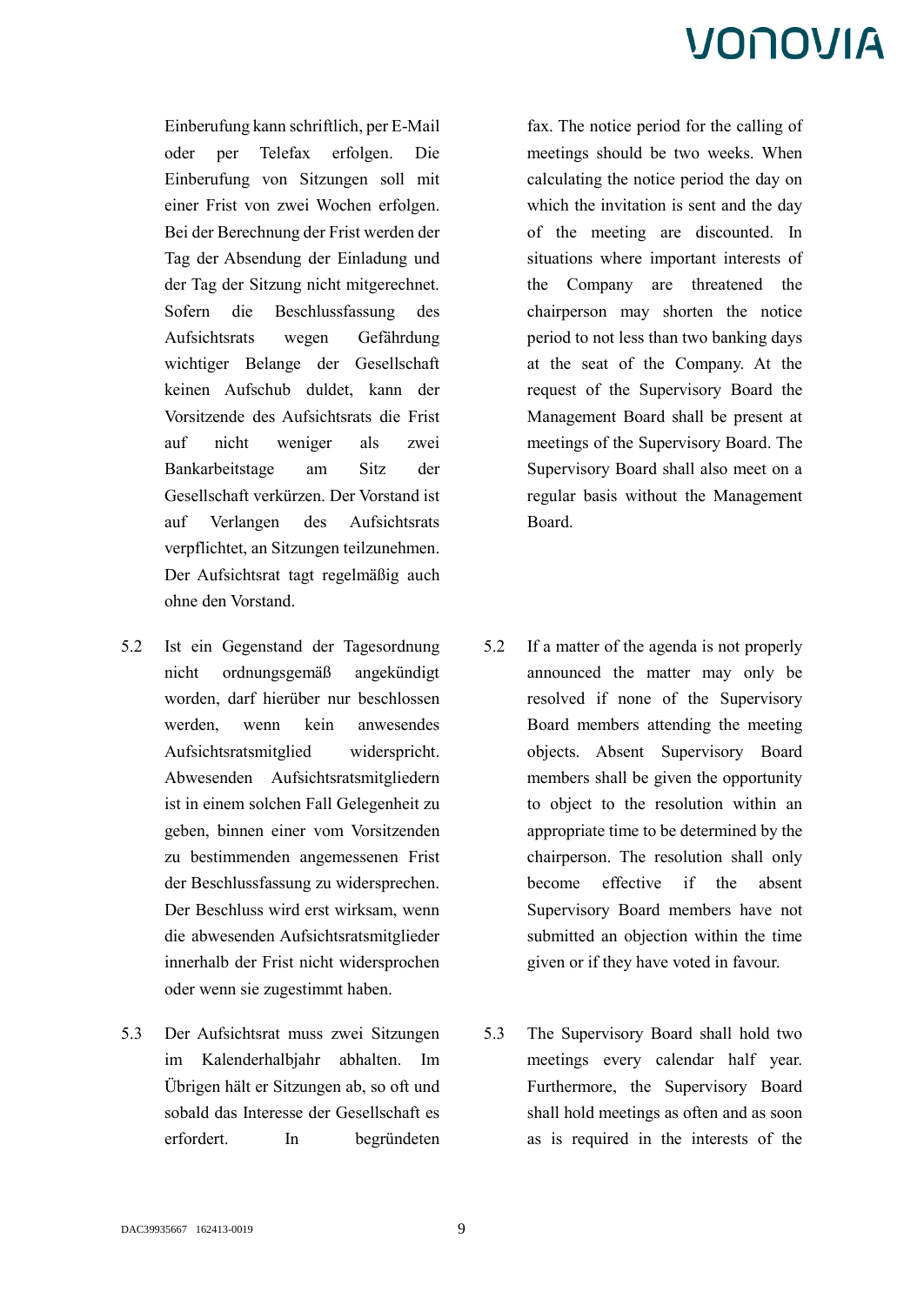Ausnahmefällen können Sitzungen nach Anweisung durch den Vorsitzenden auch im Wege der Video- oder Telefonkonferenz abgehalten werden. Darüber hinaus kann jedes Aufsichtsratsmitglied oder der Vorstand unter Angabe des Zwecks und der Gründe verlangen, dass der Vorsitzende des Aufsichtsrats unverzüglich den Aufsichtsrat einberuft. Eine solche Sitzung muss binnen zwei Wochen nach der Einberufung stattfinden. Wird dem Verlangen auf Einberufung nicht binnen fünf Bankarbeitstagen entsprochen, so kann das Aufsichtsratsmitglied oder der Vorstand unter Mitteilung des Sachverhalts und der Angabe einer Tagesordnung selbst den Aufsichtsrat einberufen.

5.4 Der Aufsichtsrat ist im Rahmen von Sitzungen beschlussfähig, wenn sämtliche Mitglieder eingeladen sind und mindestens die Hälfte der Mitglieder, aus denen der Aufsichtsrat zu bestehen hat, an der Beschlussfassung teilnimmt. Als Teilnahme gilt auch die Enthaltung. Abwesende Aufsichtsratsmitglieder können an der Beschlussfassung des Aufsichtsrats oder seiner Ausschüsse dadurch teilnehmen, dass sie durch andere Aufsichtsratsmitglieder schriftliche Stimmabgaben überreichen lassen. Soweit Gesetz oder Satzung nichts anderes bestimmen, fasst der Aufsichtsrat seine Beschlüsse mit einfacher Mehrheit der abgegebenen Stimmen. Eine Stimmenthaltung gilt nicht als abgegebene Stimme. Bei Company. In justified exceptional cases such meetings may be held by video conference or conference call upon the instruction of the chairperson. Any Supervisory Board member as well as the Management Board as a whole may require the chairperson, stating the purpose and the reasons, to call a meeting of the Supervisory Board without undue delay. The meeting shall be held within two weeks from the date on which notice thereof has been given. If the chairperson does not call a meeting within five banking days following such a request, any Supervisory Board member or, respectively, the Management Board as a whole may call a meeting by submitting a description of the facts and an agenda.

5.4 A quorum of the Supervisory Board is present if all members have been invited and at least half of the members as provided for in the articles of association participate in the vote. Abstentions are deemed to be a participation. Absent Supervisory Board members may participate in the casting of votes of the Supervisory Board or its committees by letting members who are present submit their written vote. Matters shall be resolved by simple majority of the votes cast unless otherwise provided for by law or by the articles of association. Abstentions are not counted towards votes cast. In case of a tie the Chairperson has a casting vote. Votes shall be taken by a show of hands unless a secret vote is requested by any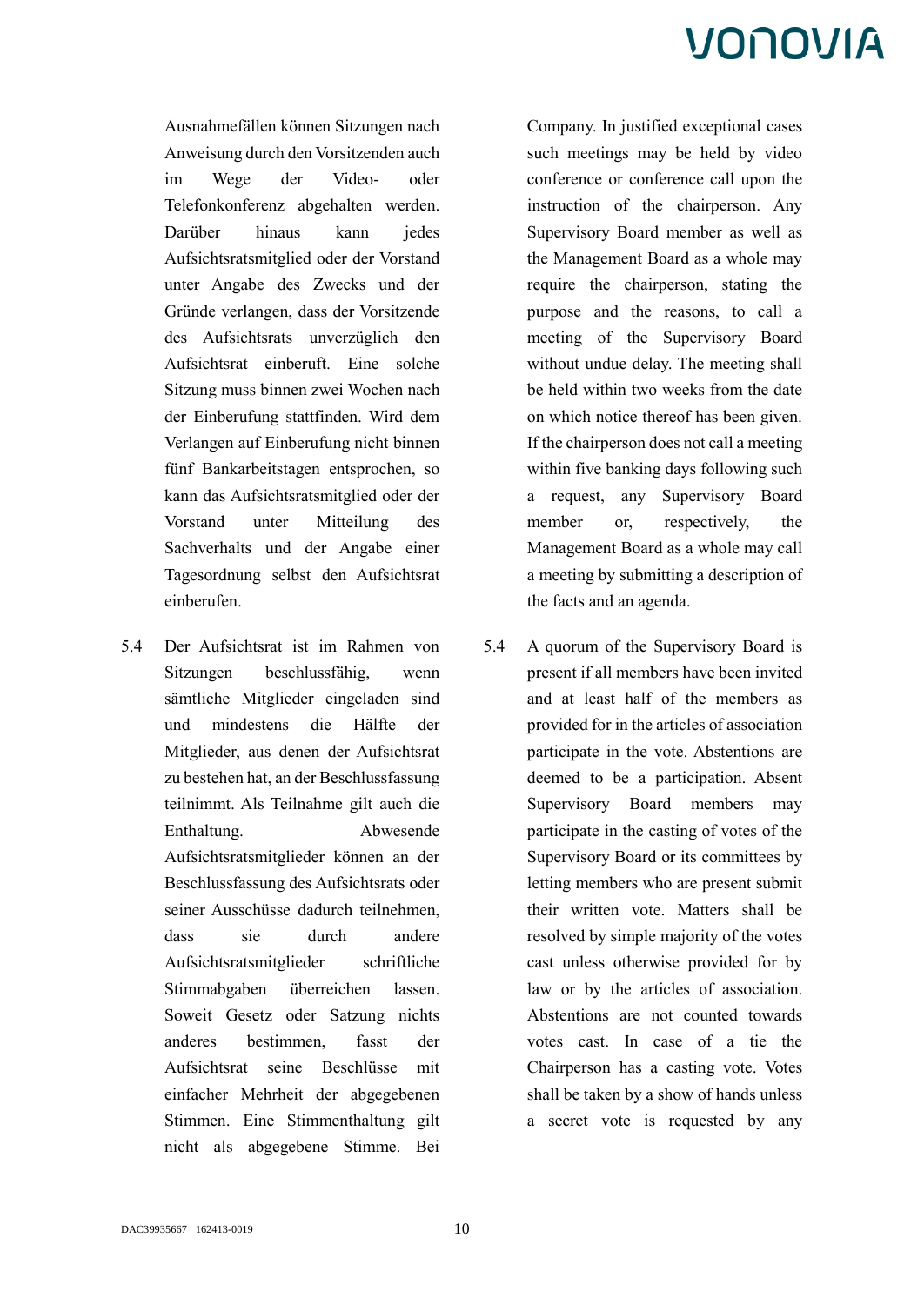Stimmengleichheit entscheidet die Stimme des Vorsitzenden des Aufsichtsrats. Abstimmungen erfolgen durch Handzeichen, wenn nicht ein anwesendes Aufsichtsratsmitglied die geheime Abstimmung verlangt.

- 5.5 Beschlussfassungen sind ferner durch schriftliche, telefonische, per E-Mail, per Telefax oder in gleichwertiger Weise an den Aufsichtsratsvorsitzenden übermittelte Stimmabgaben zulässig. Beschlussfassungen sind auch durch Übermittlung von Stimmen auf verschiedenen zulässigen Kommunikationswegen sowie dadurch zulässig, dass Stimmen teilweise in der Sitzung und teilweise auf anderen zulässigen Kommunikationswegen – auch nachträglich – durch abwesende Mitglieder abgegeben werden. In jedem dieser Fälle ist erforderlich, dass entweder alle Mitglieder an der Beschlussfassung teilnehmen oder der Vorsitzende des Aufsichtsrats eine solche Beschlussfassung anordnet und mindestens die Hälfte der Mitglieder, aus denen der Aufsichtsrat zu bestehen hat, an der Beschlussfassung teilnimmt. Der Aufsichtsratsvorsitzende kann in jedem Fall eine angemessene Frist für die Stimmabgabe bestimmen. Ein Widerspruchsrecht von Aufsichtsratsmitgliedern gegen Regelungen des Vorsitzenden gemäß diesem § 5.5 besteht nicht.
- 5.6 Im Fall der Beschlussfassung außerhalb von Sitzungen sind die Beschlussunterlagen, die den zu

Supervisory Board member present at the meeting.

5.5 Furthermore, resolutions may be adopted by submitting votes in writing, by telephone, by e-mail, by fax or by similar means to the chairperson, and by casting votes in part at the meeting and in part through other permissible means of communication by absent members, including after the event. In any such case, adoption of the resolution requires either participation of all Supervisory Board members, or an order by the chairperson of the Supervisory Board on the method of adopting the resolution and participation of at least half of the members as provided for in the articles of association. In any case, the chairperson of the Supervisory Board may determine an adequate period of time for the casting of the votes. Supervisory Board members have no right to object to instructions of the chairperson pursuant to this Sec. 5.5.

5.6 In case of the adoption of a resolution outside of a physical meeting, the documents required for the resolution,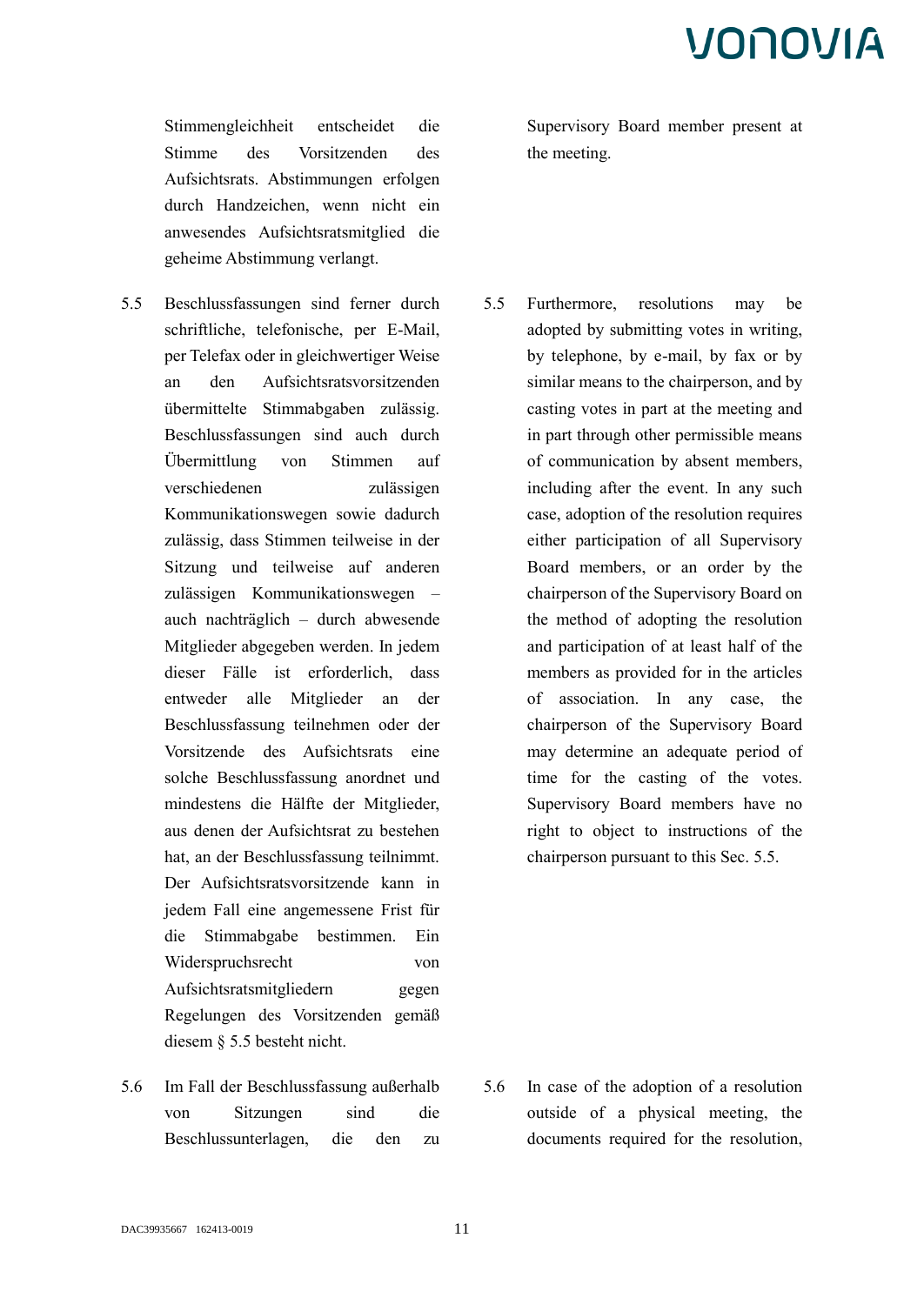fassenden Beschluss im Wortlaut aufführen sollen, den Aufsichtsratsmitgliedern zusammen mit der Anordnung einer solchen Beschlussfassung durch den Aufsichtsratsvorsitzenden schriftlich, per E-Mail oder per Telefax zuzusenden.

5.7 Der Vorsitzende leitet die Sitzungen des Aufsichtsrats und bestellt den Schriftführer. Er bestimmt ferner die Reihenfolge, in der die Gegenstände der Tagesordnung verhandelt werden, sowie die Art und Reihenfolge der Abstimmungen.

### **§ 6 Niederschriften über Sitzungen und Beschlüsse**

6.1 Über die Sitzungen und Beschlüsse des Aufsichtsrats sind Niederschriften anzufertigen, die der Vorsitzende (bei dessen Verhinderung sein Stellvertreter) zu unterzeichnen hat. Die Niederschrift wird den Aufsichtsratsmitgliedern unverzüglich nach Unterzeichnung in Abschrift zugeleitet. In der Niederschrift sind Ort und Tag der Sitzung, die Teilnehmer, die Gegenstände der Tagesordnung, der wesentliche Inhalt der Verhandlung und die Beschlüsse des Aufsichtsrats wiederzugeben. Beschlüsse außerhalb von Sitzungen werden vom Vorsitzenden oder von einem vom Aufsichtsrat dazu bestimmten Mitglied schriftlich festgehalten, von ihm unterschrieben und allen Aufsichtsratsmitgliedern unverzüglich in Abschrift zugeleitet.

which should contain the exact wording of the resolution to be adopted, shall be sent to the Supervisory Board members in written form, by e-mail or by fax together with the authorisation of such resolution by the chairperson.

5.7 The chairperson shall preside over the meetings of the Supervisory Board and appoint the secretary (*Schriftführer*). The chairperson shall also determine the order in which the agenda items are discussed as well as the method and order of the voting.

### **Sec. 6 Minutes of Meetings and Resolutions**

6.1 Minutes of the meetings and resolutions of the Supervisory Board shall be recorded and shall be signed by the chairperson (if he/she is not available, by the deputy chairperson). A copy of the minutes shall be sent to every Supervisory Board member without undue delay after signing. The minutes shall record the place and date of the meeting, the participants, the matters of the agenda, the main content of the discussions and the resolutions of the Supervisory Board. Resolutions considered outside of physical meetings shall be recorded by the chairperson or a member appointed for such purpose by the Supervisory Board in writing, shall be signed by him/her and a copy shall be distributed to all Supervisory Board members without undue delay.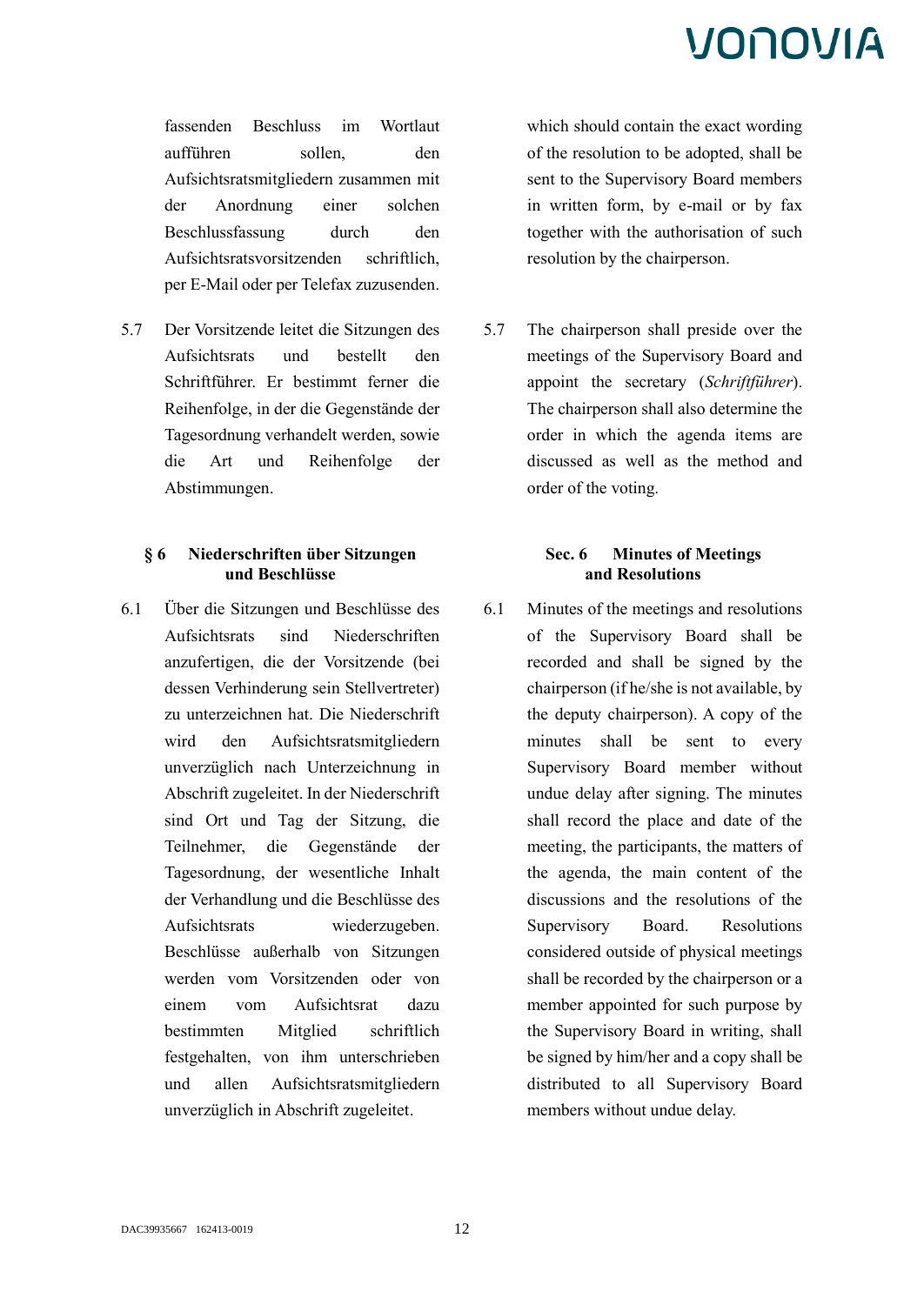6.2 Die Niederschrift nach § 6.1 gilt als genehmigt, wenn kein Mitglied des Aufsichtsrats, das an der Beschlussfassung teilgenommen hat, innerhalb von drei Wochen seit Absendung der Niederschrift schriftlich beim Vorsitzenden unter Angabe von Gründen widersprochen hat.

### **III. Zustimmungserfordernisse III. Approval Requirements**

### **§ 7 Zustimmungsbedürftige Geschäfte Sec. 7 Measures Requiring Approval**

- 7.1 Der Vorstand bedarf vorbehaltlich § 9.5 der Zustimmung des Aufsichtsrats für die in der Satzung und der Geschäftsordnung für den Vorstand der Gesellschaft aufgeführten Geschäfte.
- 7.2 Der Aufsichtsrat kann weitere Geschäfte von seiner Einwilligung abhängig machen.

#### **IV. Ausschüsse IV. Committees**

#### **§ 8 Allgemeine Regelungen Sec. 8 General Rules**

- 8.1 Der Aufsichtsrat bildet aus seiner Mitte einen Präsidial- und Nominierungsausschuss (§ 9), einen Prüfungsausschuss (§ 10) und einen Finanzausschuss (§ 11). Weitere Ausschüsse werden bei Bedarf gebildet. Ausschüsse bestehen aus mindestens vier Mitgliedern des Aufsichtsrats.
- 8.2 Scheidet ein vom Aufsichtsrat gewähltes Mitglied eines Ausschusses aus dem Ausschuss aus bzw. ist es an der

6.2 The minutes according to Sec. 6.1 shall be deemed approved if none of the Supervisory Board members who participated in the adoption of the resolutions files a written objection stating the grounds therefor with the chairperson within three weeks from the date on which the minutes were sent.

- 7.1 Subject to Sec. 9.5, the Management Board requires the approval of the Supervisory Board for the measures listed in the articles of association or in the rules of procedure for the Management Board of the Company.
- 7.2 The Supervisory Board may determine additional transactions requiring his prior approval.

- 8.1 The Supervisory Board shall establish from amongst its members an Executive and Nomination Committee (Sec. 9), an Audit Committee (Sec. 10) and a Finance Committee (Sec. 11). Further committees shall be established if necessary. Committees shall consist of at least four Supervisory Board members.
- 8.2 If a committee member elected by the Supervisory Board leaves the committee or is, not only temporarily, unable to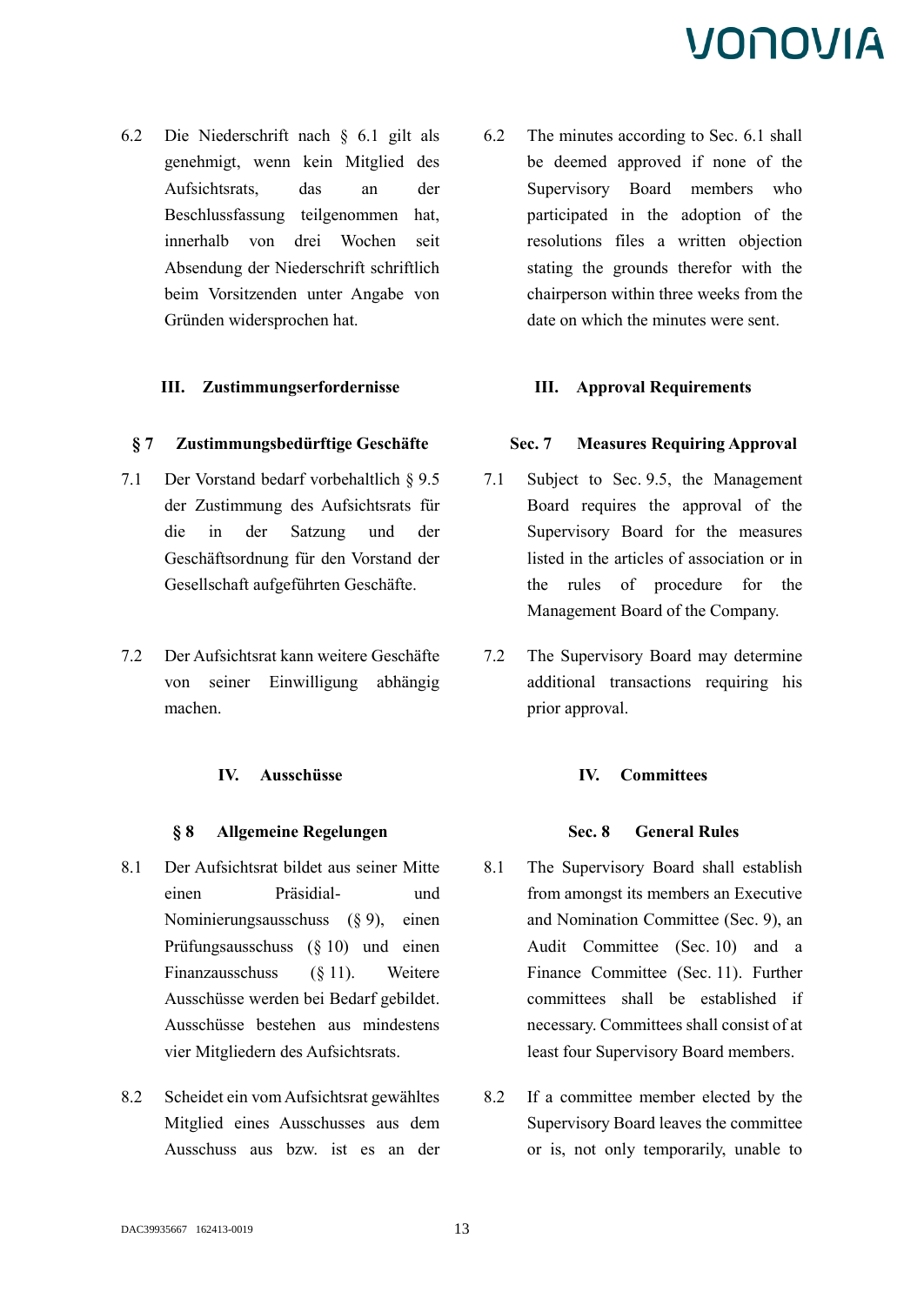Ausübung seines Amtes nicht nur vorübergehend verhindert, so hat der Aufsichtsrat unverzüglich – spätestens in seiner nächsten Sitzung – einen Nachfolger für die restliche Amtszeit des Ausgeschiedenen bzw. Verhinderten zu wählen.

- 8.3 Der Aufsichtsrat bestellt je ein Ausschussmitglied zum Ausschussvorsitzenden, soweit diese Geschäftsordnung keine abweichende Regelung trifft. Die Sitzungen der Ausschüsse werden durch den jeweiligen Ausschussvorsitzenden, und im Falle seiner Verhinderung durch den Aufsichtsratsvorsitzenden, einberufen und geleitet. Die Einberufungsfrist soll in der Regel eine Woche nicht unterschreiten.
- 8.4 Ausschüsse, die anstelle des Aufsichtsrats entscheiden, sind nur beschlussfähig, wenn die Hälfte der Mitglieder, mindestens aber drei Mitglieder an der Beschlussfassung teilnehmen.
- 8.5 Die Ausschussvorsitzenden berichten regelmäßig an den Aufsichtsrat über die Arbeit der jeweiligen Ausschüsse.
- 8.6 Die Ausschüsse können anstelle des Aufsichtsrats über die Angelegenheiten beschließen, die ihnen per Aufsichtsratsbeschluss, gemäß der Geschäftsordnung für den Aufsichtsrat oder gemäß der Geschäftsordnung für den Vorstand zugewiesen sind.

perform his/her mandate, the Supervisory Board shall elect a replacement member without undue delay – at the latest in its next meeting – for the remainder of the term of the member who has left or who is unable to perform his/her mandate, respectively.

- 8.3 The Supervisory Board shall appoint a chairperson for each committee from amongst the members of the respective committee unless otherwise determined in these rules of procedure. Committee meetings shall be convened and chaired by their respective chairpersons and in the event of his/her prevention by the chairperson of the Supervisory Board. As a rule, notices of convocation shall not be sent less than a week prior to the date of the meeting.
- 8.4 Committees which make decisions instead of the Supervisory Board shall only have a quorum if half, but at least three of its members participate in the adoption of the resolution(s).
- 8.5 Committee chairpersons shall regularly report to the Supervisory Board on the activities of the respective committees.
- 8.6 The committees can decide on behalf of the Supervisory Board on matters assigned to them by resolution of the Supervisory Board, in accordance with the rules of procedure for the Supervisory Board or in accordance with the rules of procedure for the Management Board.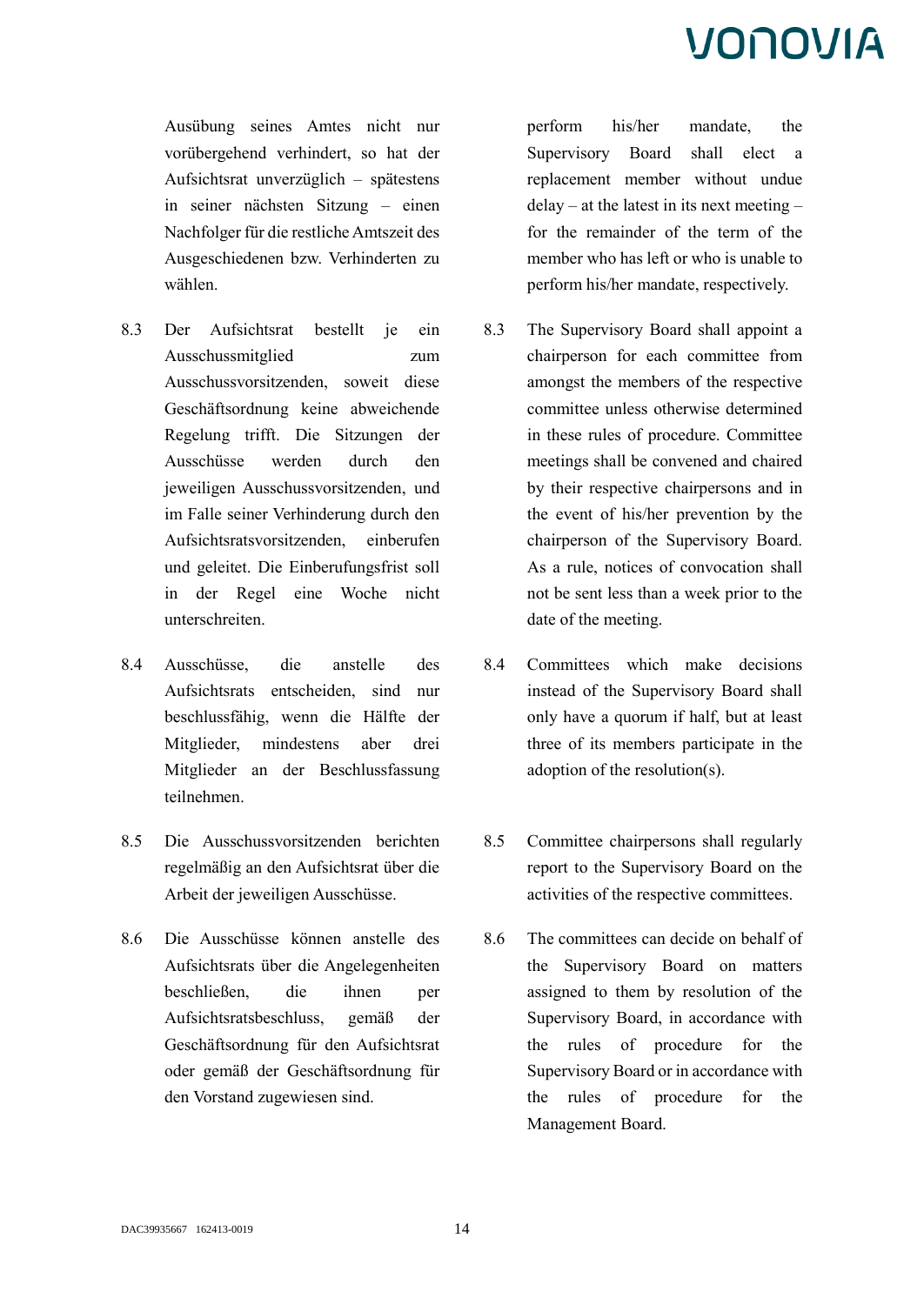8.7 Für die Ausschüsse gelten § 5 und § 6 entsprechend, soweit nicht in diesem Abschnitt IV etwas anderes bestimmt ist.

### **§ 9 Präsidial- und Nominierungsausschuss**

- 9.1 Der Präsidial- und Nominierungsausschuss besteht aus dem Vorsitzenden des Aufsichtsrats und vier weiteren vom Aufsichtsrat zu wählenden Mitgliedern. Der Vorsitzende des Aufsichtsrats ist Vorsitzender des Präsidial- und des Nominierungsausschusses.
- 9.2 Der Präsidial- und Nominierungsausschuss berät über Schwerpunktthemen und bereitet Beschlüsse des Aufsichtsrats vor.
- 9.3 Insbesondere bereitet der Präsidial- und Nominierungsausschuss die Beschlüsse des Aufsichtsrats über folgende Angelegenheiten vor:
	- a) Bestellung und Abberufung von Mitgliedern des Vorstands, Ernennung des Vorstandsvorsitzenden. Zur Bestellung in den Vorstand sollen in der Regel nur Personen vorgeschlagen werden, die im Zeitpunkt der Bestellung das fünfundsiebzigste Lebensjahr noch nicht vollendet haben;
	- b) Abschluss, Änderung und Beendigung der Anstellungsverträge mit den Mitgliedern des Vorstands;

8.7 Sec. 5 and Sec. 6 shall apply to committees mutatis mutandis, unless provided otherwise in this Section IV.

### **Sec. 9 Executive and Nomination Committee of the Supervisory Board**

- 9.1 The Executive and Nomination Committee shall consist of the chairperson of the Supervisory Board and three additional members to be elected by the Supervisory Board. The chairperson of the Supervisory Board shall be the chairperson of the Executive and Nomination Committee.
- 9.2 The Executive and Nomination Committee shall debate focal issues and prepare the resolutions of the Supervisory Board.
- 9.3 In particular, the Executive and Nomination Committee shall prepare the resolutions of the Supervisory Board with regard to the following items:
	- a) appointment and revocation of Management Board members, nomination of a chairperson of the Management Board. Persons having reached the age of seventy-five at the time of the appointment should generally not be proposed as candidates;
	- b) conclusion, amendments to and termination of service contracts with Management Board members;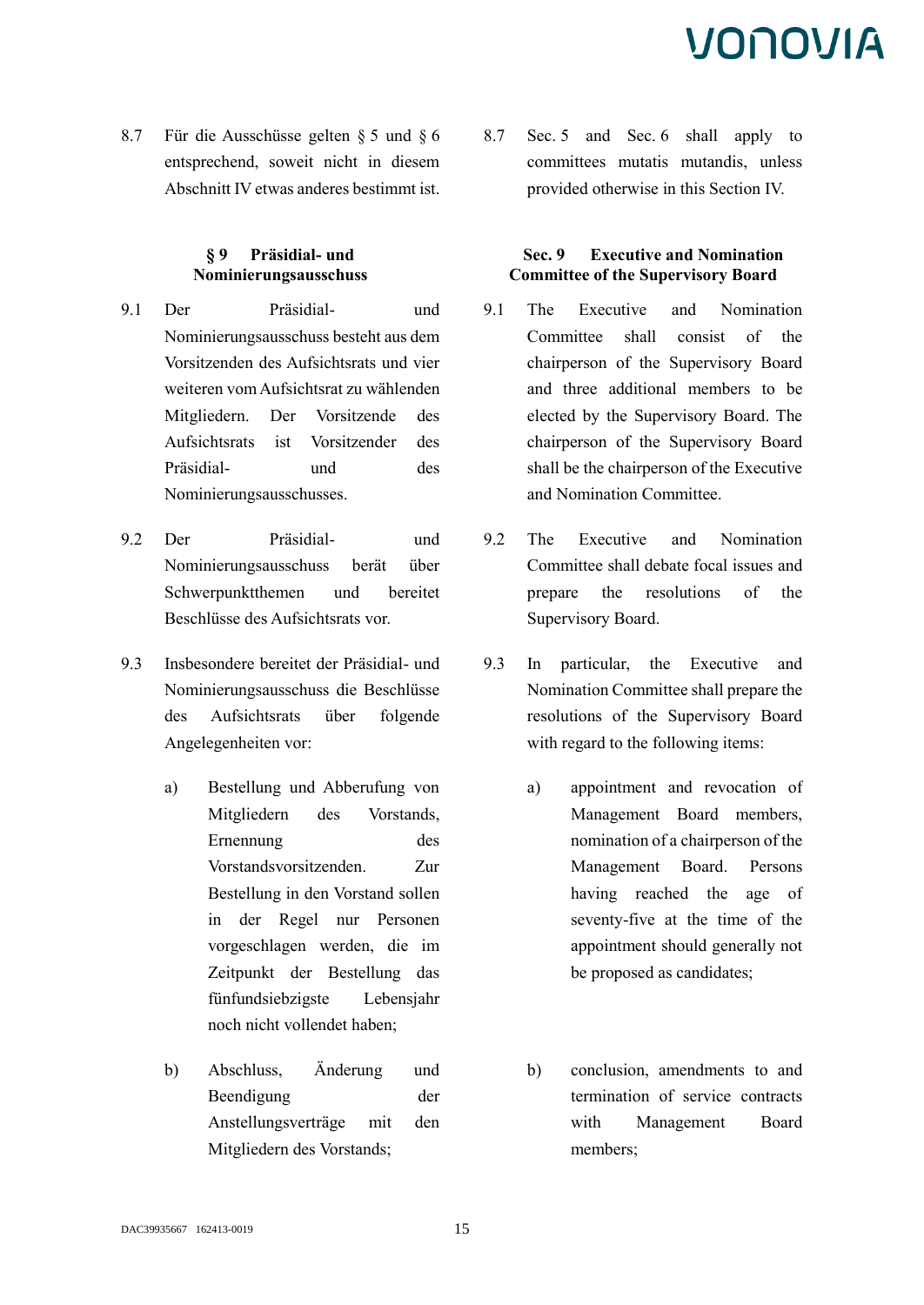- c) Einführung und Änderung des Vergütungssystems für den Vorstand, einschließlich der wesentlichen Vertragselemente sowie die Festsetzung der konkreten Vergütung der einzelnen Vorstandsmitglieder;
- d) Wahlvorschläge des Aufsichtsrats an die Hauptversammlung betreffend die Wahl von geeigneten Aufsichtsratsmitgliedern.
- 9.4 Der Präsidial- und Nominierungsausschuss berät – unter Einbeziehung des Vorstands – regelmäßig über die langfristige Nachfolgeplanung für den Vorstand.
- 9.5 Der Präsidial- und Nominierungsausschuss beschließt anstelle des Aufsichtsrats, jedoch vorbehaltlich der Zuständigkeit gemäß § 9.3 und sonstiger zwingender Zuständigkeiten des Aufsichtsrats, über folgende Angelegenheiten:
	- a) nicht von § 9.3 und sonstigen zwingenden Zuständigkeiten des Aufsichtsrats erfasste Rechtsgeschäfte gegenüber Vorstandsmitgliedern nach § 112 AktG;
	- b) soweit nicht bereits von lit. a) erfasst, die Zustimmung zu Geschäften – sofern ihr Gegenstandswert  $\epsilon$  1.000.000 übersteigt – zwischen der
- c) putting in place and changing the compensation system for the Management Board, including the essential contractual elements, and determining the precise remuneration of the individual Management Board members;
- d) proposition of candidates suited to be proposed by the Supervisory Board to the General Meeting as election nominees.
- 9.4 The Executive and Nomination Committee shall – with the involvement of the Management Board – regularly debate the long-term succession planning for the Management Board.
- 9.5 Subject to the responsibility of the Supervisory Board pursuant to Sec. 9.3 and other mandatory responsibilities of the Supervisory Board, the Executive and Nomination Committee shall resolve instead of the Supervisory Board on the following items:
	- a) legal transactions not covered by Sec. 9.3 and other mandatory responsibilities of the Supervisory Board involving Management Board members in accordance with Sec. 112 of the German Stock Corporation Act;
	- b) to the extent not already covered by lit. a), the approval of transactions – in case the underlying value exceeds  $\epsilon$  1,000,000 – between the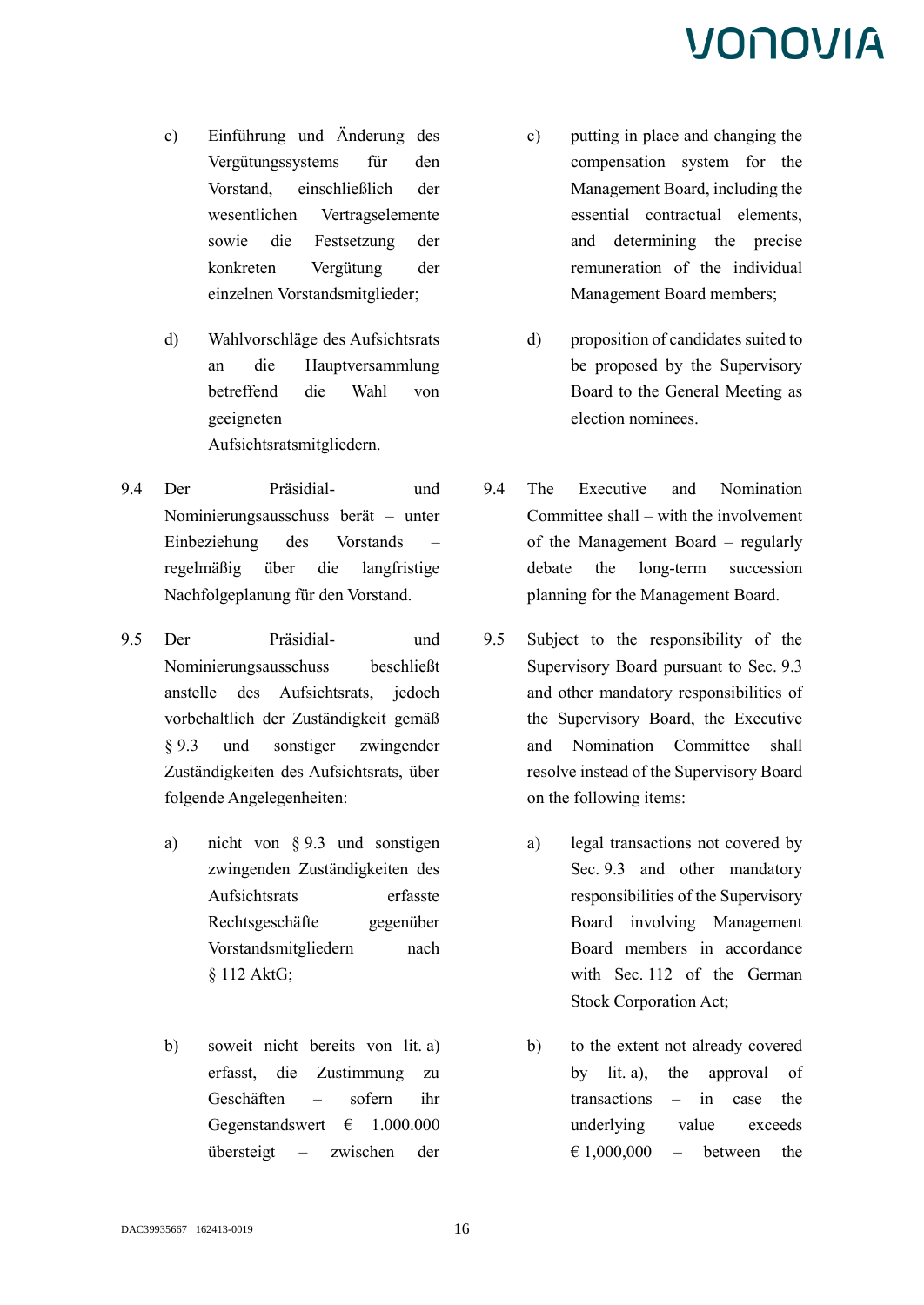Gesellschaft oder einem ihrer Konzernunternehmen einerseits und einem Vorstandsmitglied oder Personen oder Unternehmungen, die einem Vorstandsmitglied nahestehen, andererseits.

- c) Einwilligung in anderweitige Tätigkeiten eines Vorstandsmitglieds nach § 88 AktG sowie die Zustimmung zu sonstigen Nebentätigkeiten, insbesondere die Wahrnehmung von Aufsichtsratsmandaten und Mandaten in vergleichbaren Kontrollgremien von Wirtschaftsunternehmen außerhalb des Konzerns;
- d) Gewährung von Darlehen an die in §§ 89, 115 AktG genannten Personen;
- e) Zustimmung zu Verträgen mit Aufsichtsratsmitgliedern nach § 114 AktG.

10.1 Der Prüfungsausschuss besteht aus mindestens vier Mitgliedern. Die Zahl wird vom Aufsichtsrat festgelegt. Der Aufsichtsrat bestellt eines der Mitglieder des Prüfungsausschusses zum Vorsitzenden des Prüfungsausschusses. Bei der Wahl der Ausschussmitglieder soll der Aufsichtsrat darauf achten, dass der Vorsitzende des Company or one of its group companies on the one hand and a Management Board member or individuals or undertakings with which a Management Board member is associated on the other hand.

- c) prior consent to other activities undertaken by a Management Board member as defined in Sec. 88 of the German Stock Corporation Act as well as the approval of additional activities of Management Board members, in particular the exercise of supervisory board mandates and mandates in comparable supervisory bodies of commercial enterprises outside the group;
- d) award of loans to individuals stated in Sec. 89, 115 of the German Stock Corporation Act;
- e) approval of contracts with Supervisory Board members in accordance with Sec. 114 of the German Stock Corporation Act.

### **§ 10 Prüfungsausschuss Sec. 10 Audit Committee**

10.1 The Audit Committee shall consist of a minimum of four members. The number of members shall be determined by the Supervisory Board. The Supervisory Board appoints one of the Audit Committee members as chairperson of the Audit Committee. When electing the members of the committee the Supervisory Board shall see to it that the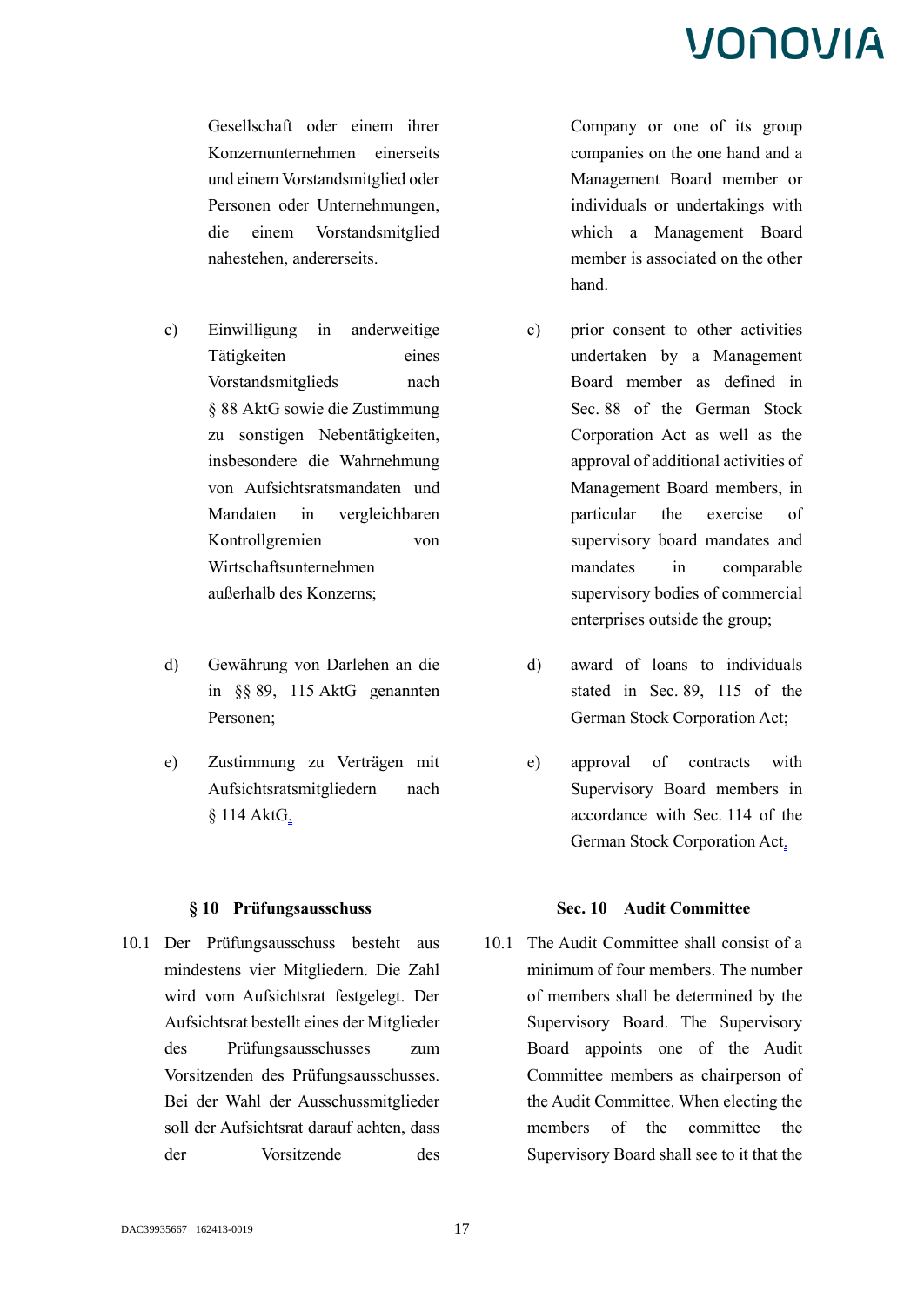Prüfungsausschusses über besondere Kenntnisse und Erfahrungen in der Anwendung von Rechnungslegungsgrundsätzen und internen Kontrollverfahren verfügt sowie mit der Abschlussprüfung vertraut ist. Der Ausschussvorsitzende soll unabhängig von der Gesellschaft, vom Vorstand und von kontrollierenden Aktionären sein. Der Aufsichtsratsvorsitzende soll nicht den Vorsitz im Prüfungsausschuss innehaben.

10.2 Der Prüfungsausschuss befasst sich insbesondere mit der Prüfung der Rechnungslegung, der Überwachung des Rechnungslegungsprozesses, der Wirksamkeit des internen Kontrollsystems, des Risikomanagementsystems und des internen Revisionssystems, der Abschlussprüfung, hier insbesondere der Unabhängigkeit des Abschlussprüfers, der vom Abschlussprüfer zusätzlich erbrachten Leistungen, der Erteilung des Prüfungsauftrags an den Abschlussprüfer, der Bestimmung von Prüfungsschwerpunkten und der Honorarvereinbarung sowie – falls kein anderer Ausschuss damit betraut ist – der Compliance. Der Prüfungsausschuss bereitet die Beschlüsse des Aufsichtsrats über den Jahresabschluss (und ggf. den Konzernabschluss) vor und trifft anstelle des Aufsichtsrats die Vereinbarungen mit dem Abschlussprüfer (insbesondere die Erteilung des Prüfungsauftrags, die Bestimmung von

chairperson of the Audit Committee has specialist knowledge and experience in the application of accounting principles and internal control processes as well as audits. The chairperson of the Audit Committee shall be independent from the company, the Management Board and controlling shareholders. The chairperson of the Supervisory Board shall not be the chairperson of the Audit Committee.

10.2 The Audit Committee shall, in particular, deal with the review of the accounting, the monitoring of the accounting process, the effectiveness of the internal control system, the risk management system and the internal audit system, the audit of the annual financial statements, here in particular the independence of the auditor, the services rendered additionally by the auditor, the issuing of the audit mandate to the auditor, the determination of auditing focal points and the fee agreement, and - unless another committee is entrusted therewith - compliance. The Audit Committee shall prepare Supervisory Board resolutions on the annual financial statements (and group statements where applicable) and shall meet instead of the Supervisory Board the arrangements with the auditor (in particular the issuing of the audit mandate to the auditor, the determination of auditing focal points and the fee agreement). The Audit Committee shall take appropriate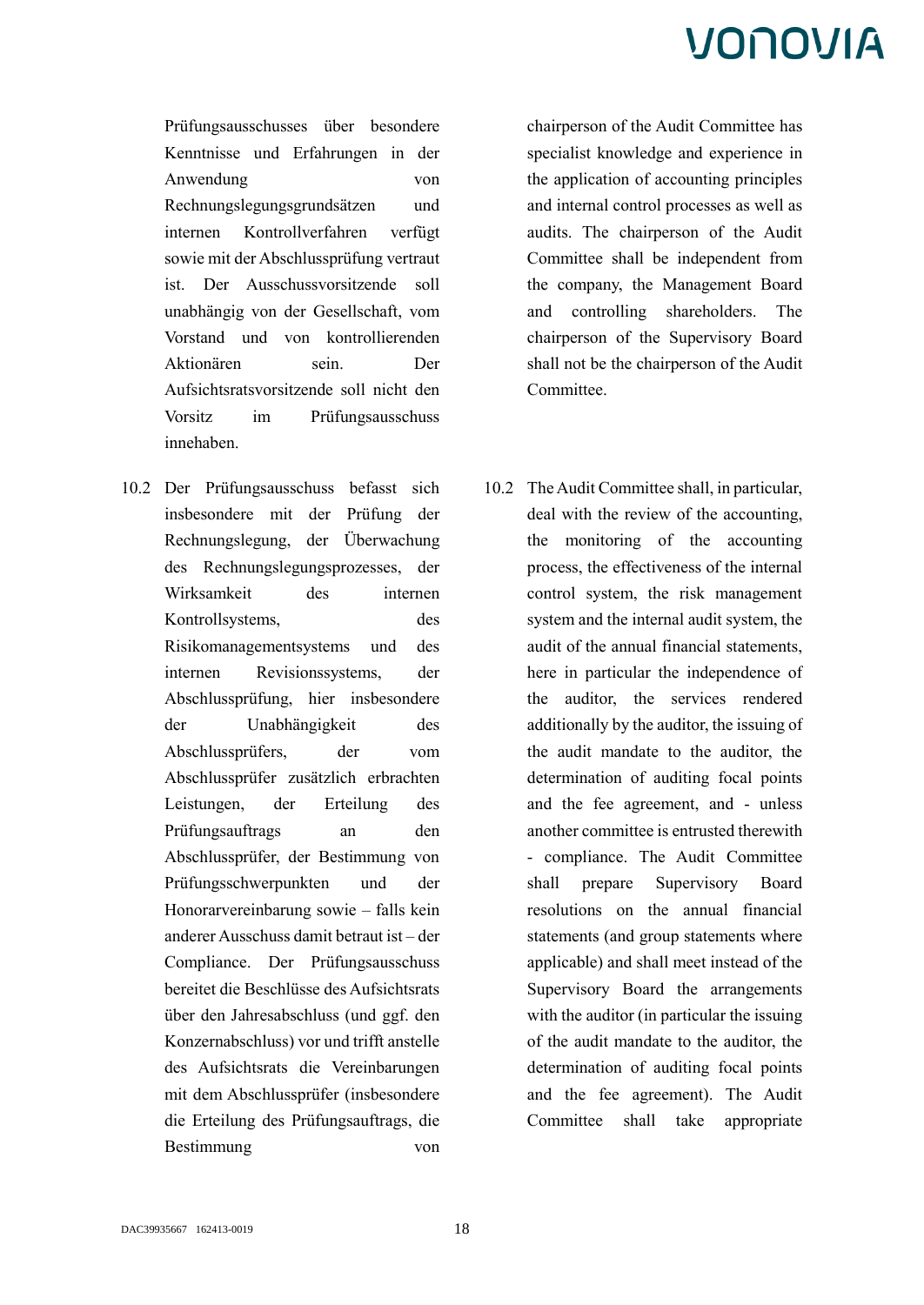Prüfungsschwerpunkten und die Honorarvereinbarung). Der Prüfungsausschuss trifft geeignete Maßnahmen, um die Unabhängigkeit des Abschlussprüfers festzustellen und zu überwachen.

- 10.3 Der Prüfungsausschuss führt etwaige Verfahren zur Auswahl von Abschlussprüfern durch. Der Prüfungsausschuss legt dem Aufsichtsrat eine begründete Empfehlung für die Wahl des Abschlussprüfers vor, die in den Fällen der Ausschreibung des Prüfungsmandats mindestens zwei Kandidaten umfasst.
- 10.4 Der Prüfungsausschuss soll regelmäßig eine Beurteilung der Qualität der Abschlussprüfung vornehmen.

- 11.1 Der Finanzausschuss besteht aus dem Aufsichtsratsvorsitzenden oder seinem Stellvertreter sowie vier weiteren Mitgliedern.
- 11.2 Der Finanzausschuss berät über Schwerpunktthemen und bereitet Beschlüsse des Aufsichtsrats vor.
- 11.3 Insbesondere bereitet der Finanzausschuss die Beschlüsse des Aufsichtsrats über folgende Angelegenheiten vor:
	- a) Grundsätze für Finanzierung und Investitionen, einschließlich Kapitalstruktur der

measures to ascertain and monitor the independence of the auditor.

- 10.3 The Audit Committee conducts the procedures for the selection of auditors. The Audit Committee submits to the Supervisory Board a reasoned recommendation for the appointment of the auditor, which comprises at least two candidates if the audit engagement was put out to tender.
- 10.4 The Audit Committee shall regularly assess the quality of the audit.

#### **§ 11 Finanzausschuss Sec. 11 Finance Committee**

- 11.1 The Finance Committee shall consist of the chairperson of the Supervisory Board or the deputy chairperson and three other members.
- 11.2 The Finance Committee shall debate focal issues and prepare the resolutions of the Supervisory Board.
- 11.3 In particular, the Finance Committee shall prepare the resolutions of the Supervisory Board with regard to the following items:
	- a) financial and investment policy, including the capital structure of Group companies and the payment of dividends;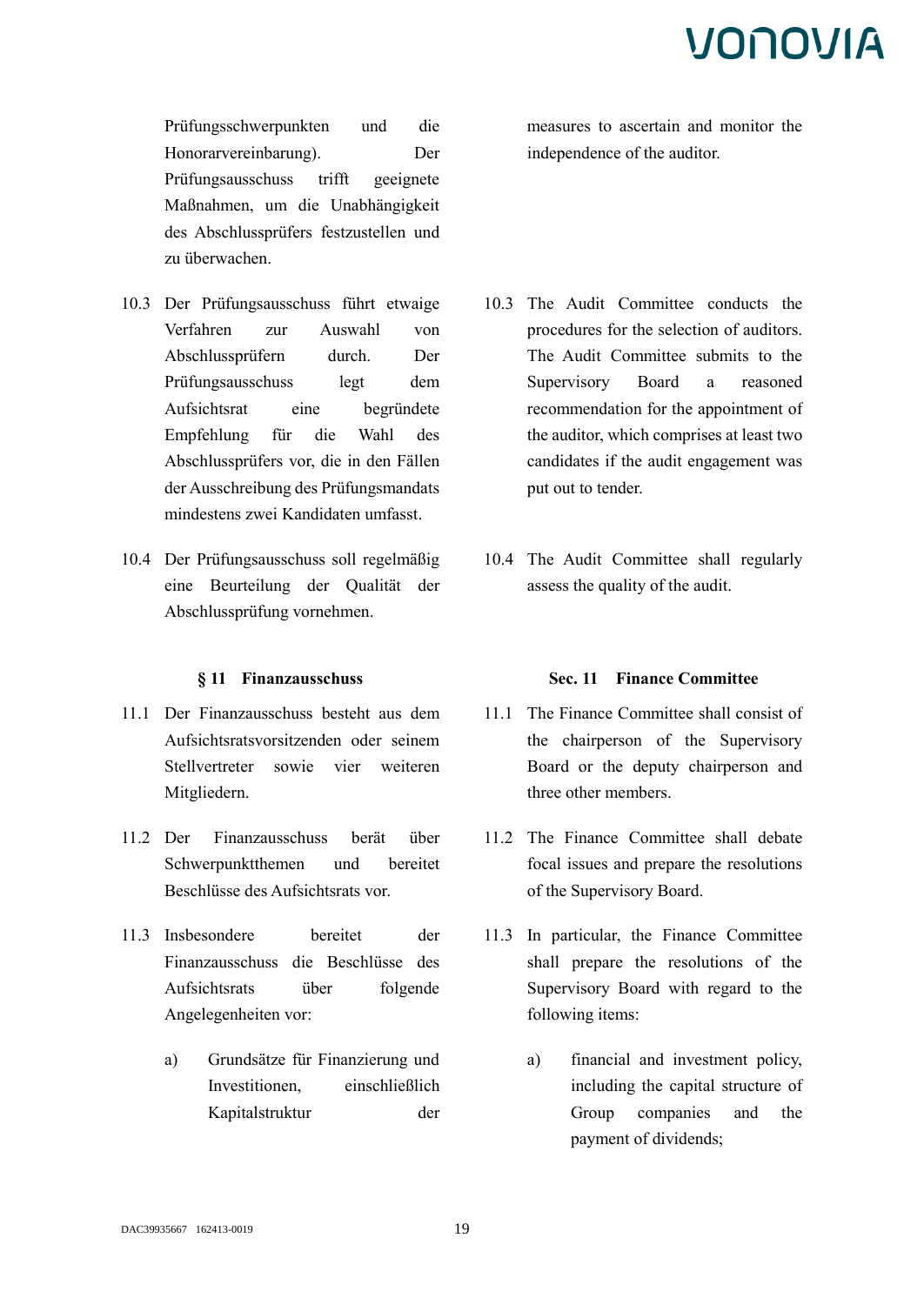Konzerngesellschaften und Dividendenzahlungen;

- b) Grundsätze der Akquisitions- und Veräußerungspolitik, einschließlich des Erwerbs und der Veräußerung einzelner Beteiligungen von strategischer Bedeutung.
- 11.4 Der Finanzausschuss beschließt anstelle des Aufsichtsrats, jedoch vorbehaltlich der Zuständigkeit gemäß § 9.3 und sonstiger zwingender Zuständigkeiten des Aufsichtsrats, über die Zustimmung zur Finanzstrategie sowie allgemeine Leitlinien und Grundsätze zur Umsetzung dieser Strategie, einschließlich (i) Umgang mit Währungsrisiken, Zins-, Liquiditätsund anderen Finanzrisiken und (ii) Umgang mit Kreditrisiken und Umsetzung der Fremdfinanzierungsgrundsätze (wo angemessen).
- 11.5 Der Finanzausschuss tritt bei Bedarf zusammen.

### **V. Berichterstattung V. Reporting**

12.1 Der Aufsichtsrat achtet darauf, dass der Vorstand seine in § 90 AktG sowie sonstigen gesetzlichen Vorschriften, der Satzung der Gesellschaft und der Geschäftsordnung für den Vorstand genannten Berichtspflichten gegenüber dem Aufsichtsrat erfüllt.

- b) participation and acquisition/divestiture policy, including the acquisition and sale of individual participations of strategic importance.
- 11.4 Subject to the responsibility of the Supervisory Board pursuant to Sec. 9.3 and other mandatory responsibilities of the Supervisory Board, the Finance Committee shall resolve instead of the Supervisory Board on the financial strategy and the general guidelines and policies for implementing such strategy, including (i) the management of foreign exchange, interest rate, liquidity, and other financial risk and (ii) the management of credit risk and implementation of credit policies (where appropriate).
- 11.5 The Finance Committee shall convene whenever necessary.

#### **§ 12 Informationsordnung Sec. 12 Information Policy**

12.1 The Supervisory Board shall see to it that the Management Board performs its reporting duties vis-à-vis the Supervisory Board, pursuant to Sec. 90 of the German Stock Corporation Act as well as other statutory provisions, the articles of association of the Company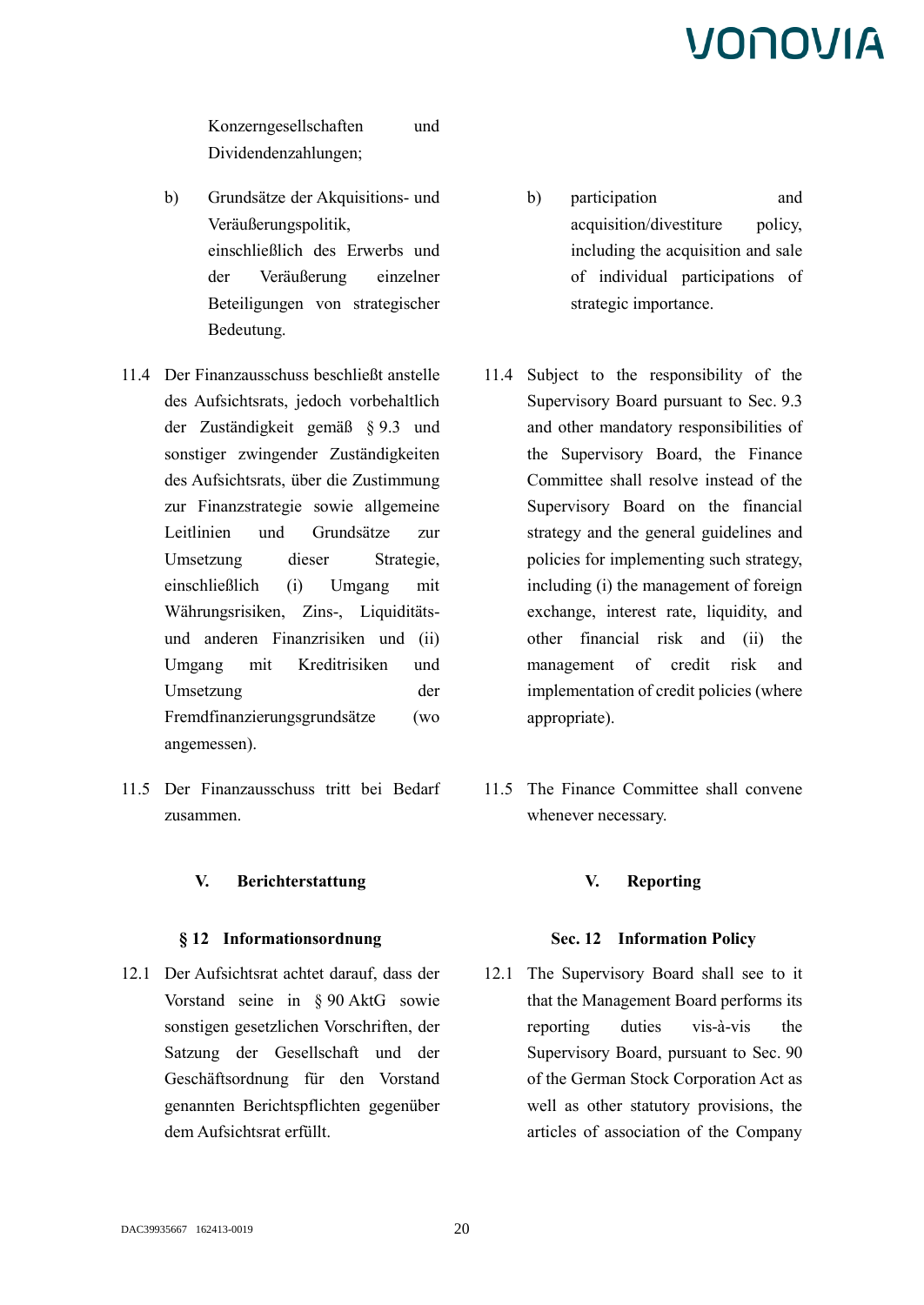- 12.2 Berichte des Vorstands an den Aufsichtsrat sind in der Regel in Textform (§ 126b BGB) zu erstatten, soweit nicht das Gesetz eine anderweitige Form vorsieht. Sofern im Einzelfall wegen besonderer Dringlichkeit erforderlich, ist dem Aufsichtsrat mündlich zu berichten.
- 12.3 Der Aufsichtsratsvorsitzende hält mit dem Vorstand, insbesondere mit dem Vorsitzenden des Vorstands, regelmäßig Kontakt und berät mit ihm Fragen der Unternehmensstrategie (insbesondere betreffend die strategische Planung der Mittelverwendung), Planung, Geschäftsentwicklung, Risikolage, des Risikomanagements und der Compliance des Unternehmens sowie wichtige Ereignisse, die für die Beurteilung der Lage und Entwicklung sowie für die Leitung des Unternehmens von wesentlicher Bedeutung sind. Der Aufsichtsratsvorsitzende wird über wichtige Ereignisse, die für die Beurteilung der Lage und Entwicklung sowie für die Leitung der Gesellschaft und ihrer Konzernunternehmen von wesentlicher Bedeutung sind, unverzüglich durch den Vorsitzenden des Vorstands informiert. Der Aufsichtsratsvorsitzende unterrichtet sodann den Aufsichtsrat und beruft erforderlichenfalls eine außerordentliche Aufsichtsratssitzung ein.

and the rules of procedure for the Management Board.

- 12.2 As a rule, reports by the Management Board to the Supervisory Board shall be made in text form (Sec. 126b of the German Civil Code) unless otherwise provided for by law. In specific cases, if required due to particular urgency, reports to the Supervisory Board may be made orally.
- 12.3 The chairperson of the Supervisory Board regularly maintains contact with the Management Board, in particular, with the chairperson of the Management Board, and consult with him/her on issues of enterprise strategy (in particular concerning the strategic planning of the allocation of funds), planning, business development, risk situation, risk management and compliance of the enterprise as well as on important events, which are essential for the assessment of the situation and development as well as for the management of the enterprise. The chairperson of the Supervisory Board is informed by the chairperson of the Management Board without delay of important events which are essential for the assessment of the situation and development as well as for the management of the Company and its group companies. The chairperson of the Supervisory Board then informs the Supervisory Board and, if required, convenes an extraordinary meeting of the Supervisory Board.